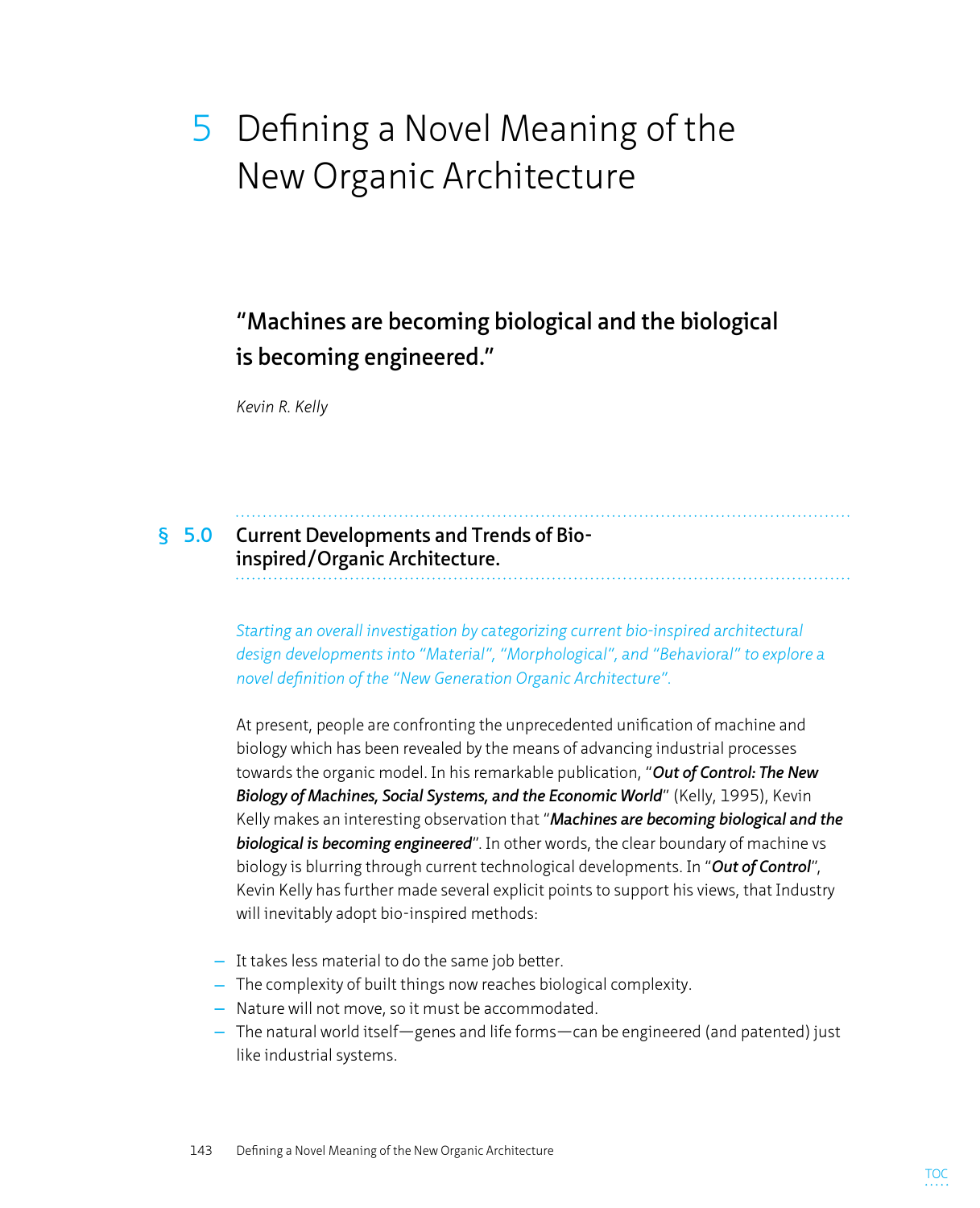All the crucial points described above can be easily observed in the architectural industry as well. Each statement corresponds with material optimization, multidisciplinary technologies, evolutionary processes, and genetic engineering which are all involved in current digital architectural design developments. After years of evolution, the developments of "Organic Architecture" have been now separated into various research focuses which are distant from the original idea coined by the well-known American architect, Frank Lloyd Wright. A group of followers still insist on maintaining Wright's original idea to develop buildings which are green and sustainable, they fit or even blend into the surrounding environment as a whole. But since the power of personal computers and sophisticated modeling software has become relatively easy to access and is employed in all aspects of architectural design, various experiments have been conducted in the last decade, which try to outline a number of new definitions pertaining to "**what are the essential ideas/principles of 'Organic Architecture'?**". Nature has undoubtedly always been the greatest inspiration for the manmade industry, technology, and architecture. This development has only escalated with the assistance from computational technology over the last few decades. The thesis will preview the pros and cons of current design developments under the big umbrella of digital organic/bio-inspired architecture. This discussion will be categorized into three major divisions: "**Morphological**", "**Material**", and "**Behavioral**" owing to the different focus of computational applications within each one of them.

# **§ 5.1 Morphological**

#### **§ 5.1.1 Morphological Development 0**

#### *Development pre and post computational assistance.*

Instead of digging deeper into the level of thinking how natural objects, such as animal, plants, and landscapes, are formed, architects and artists begin with imitating the appearance of their shapes and analogously re-interpret and re-create them in the design industry. Early architecture examples depict natural forms on engraved layers of columns or rooftop as ornaments on facades. But things started to changes in the  $19<sup>th</sup>$ century, as people started looking towards mimicking the shape of natural entities and became curios about how these forms were made. For example, Ernst Haeckel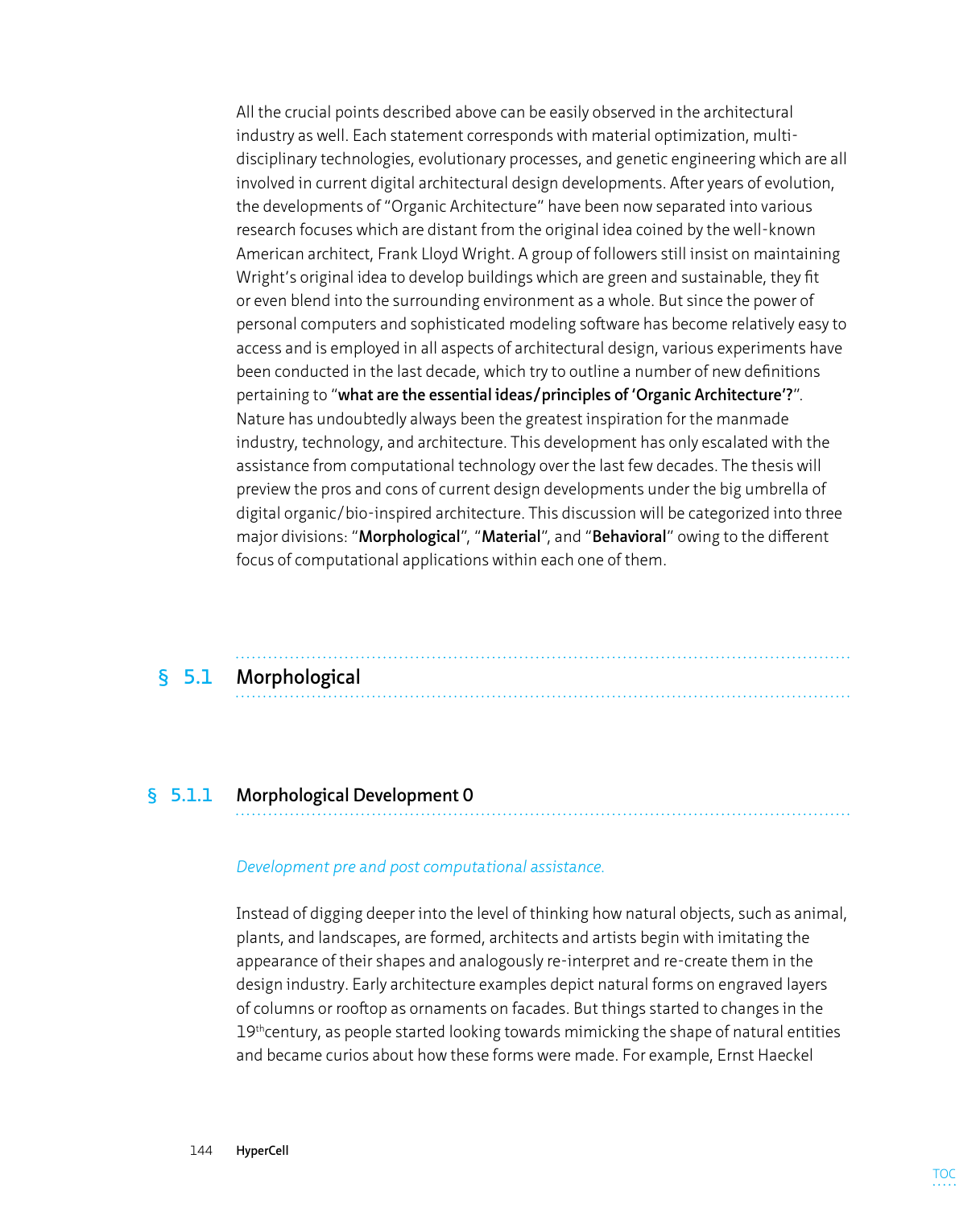as far back as 1866 (Haeckel, 1998), illustrated living creatures including animals and plants to study the morphology of natural entities, wherein he concluded that the morphological development is not only influenced by internal factors but is also impacted by the natural environment. Or consider one of the famous references in the domain of parametric architecture, "*On Growth and Form*" (Thompson, 1992), by D'Arcy Thompson, who focused on analyzing natural forms and studying how to generate them back in 1917. Through time, several newcomers, such as Antonio Gaudi, Buckminster Fuller, and Frei Otto all tried to re-generate natural shapes/forms and apply them into architectural designs from different aspects in terms of their material properties, geometry, and structure. At the time, there was no assistance from computational technologies yet, which made their dedication and contribution all the more admirable. Since the application of computational technologies in architectural design, architects have benefited heavily. However, during the initial phase of computer aided design (CAD), architects still fell into the trap of merely mimicking natural shapes by using the 3D modeling software. Nonetheless, interesting buildings were designed with this mentality of geometric modeling skill by architects during the "deconstructivist" movement. Some of the most prominent ones were designed by the Architects Coop Himm(l)blau, Zaha Hadid, and especially the projects of British architecture firm, "Future Systems". Almost all the projects of Future Systems take inspiration from the nature to design organically shaped architectures over many years. These have been published in two books: "*For Inspiration Only*" (Future System, 1996) and "*More for Inspiration Only*" (Future System, 1999). The skin of the Selfridges Department Stores in Birmingham<sup>51</sup> designed by Future Systems is one such example. The project is inspired by the eyes of a fly, which, is also the inspiration for their visionary project "The Earth Centre" ( http://www.earch.cz/cs/future-systems).

#### **§ 5.1.2 Morphological Development I**

#### *= Chaos Theory\_ the initial phase of computer aided bio-architecture design.*

After years of exploration in the field of 3D modeling, Greg Lynn, an architect who has both an Architecture and Philosophy background, developed a parametric thinking approach by using computational techniques based on D'arcy Thompson's analytical logic stated in "*On Growth and Form*" (Thompson, 1992). Lynn used this to generate

51 Please check the Wiki page for more details about the Selfridges Department Store by Future System: https:// en.wikipedia.org/wiki/Selfridges\_Building,\_Birmingham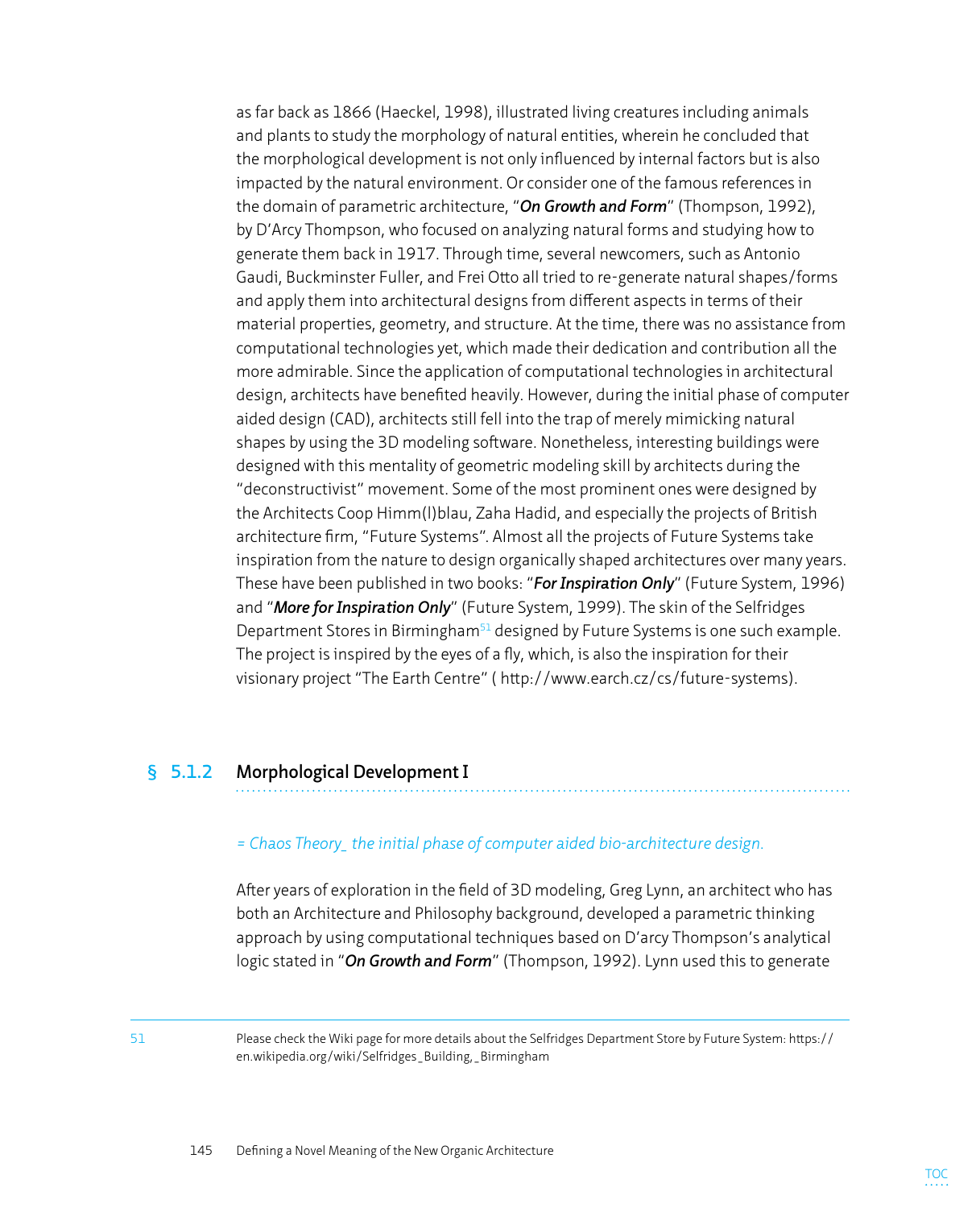a parametric model of a house, called the "**Embryological House**". As a metaphor of DNA, 12 control points were able to flexibly manipulate to generate various curvilinear shapes (**Blob**) using different combinations of control point positions. After this, an inevitable wave in both digital and bio-inspired architecture realms to push this parametric thinking to new heights began. Not only in architectural design, but all other sciences are working hard on discovering benefits by following the principles of nature: for deciphering the hidden code behind structures in nature, such as the ways a plant grows, or the generation of a panther's fur patterns…etc. People intent on implementing algorithms discovered from nature to efficiently complete their tasks developed genetic algorithms. The same holds true for architectural design, as architects now attempt to introduce various technological tools like parametric modeling and applied algorithms to architectural design, especially after the development of "**Chaos Theory**" and its implications on computational design. Since Chaos Theory was discovered, multiple useful algorithms have been applied in architectural designs for generating 2d and 3d patterns with the assistance of computational techniques which could hardly be down with manual 3D modeling skills. Alan Turing who had been seen as the inventor of the contemporary computer had a lifetime interest in biological morphogenesis. Although Turing could not witness it himself, but years later, his ultimate dream seems to have come true since the relationship between computation and biology has been tightly bound. Fractals, cellular automation, multi-agent systems…etc., which all work through complicated mathematics algorithms, are able to be easily re-invented using current computational technology. So, pioneering architects have taken these computational techniques as an inspiration and are implementing them into their design projects.

#### **§ 5.1.3 Morphological development II**

*= flourish developments amongst the young generation of architects implementing computational techniques within algorithms extracted from nature as a new organic Bio-architectural design.*

**Biothing**, founded by Alisa Andrasek, with her colleague, Jose Sanchez, has been heavily experimenting with fractal algorithms, multi-agent systems and embodying them in their design projects (Figure 5.1). These biological principles give the architects chances to design generative rules from a bottom-up perspective similar to how natural objects grow. "**Code sequences generate 'immaterial forms of intelligence… coalescence between the organic and the inorganic**" (Andrasek, 2012). In accordance with Alisa Andrasek's thought, computational technology bridges not only the material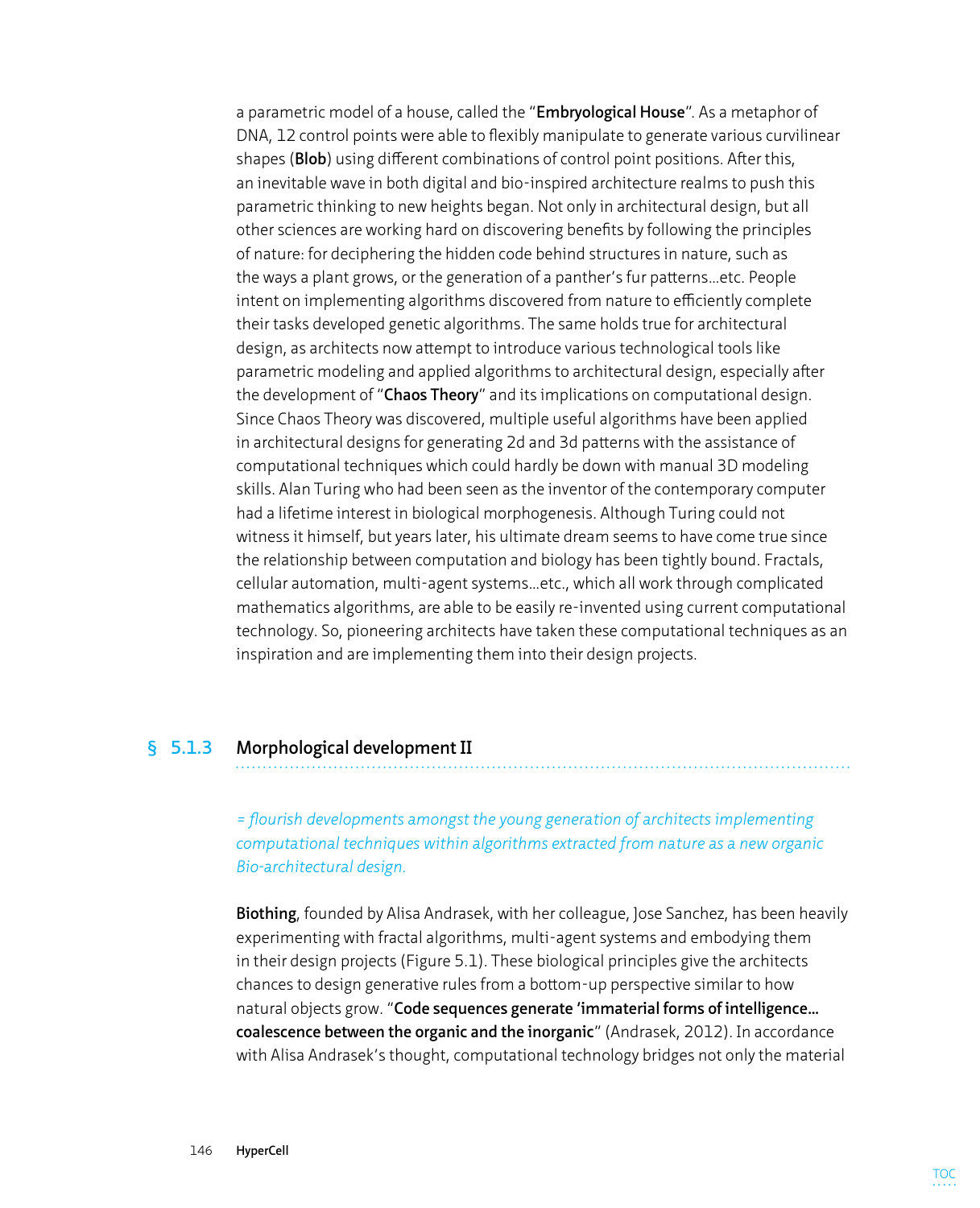and immaterial but also helps with blurring the boundary between biology and the artificial which is again akin to Kevin Kelly's statement that "**Machines (Architecture) are becoming biological**". **THEVERYMANY** can be seen as another pioneering group established by Marc Fornes using computational simulations with recursive logic to generate coral-like, vaporous membranes as a form-finding process. Incorporating the use of CNC machines, laser cutters, **THEVERYMANY** mostly built 1:1 pavilions using sheet-like materials with bending or folding techniques to reinforce the structural supports with simple plug-in/out assembly methods. Like a living plant, the structure was built up through materials as structure without any redundancy making the pavilion have a sense of being an organism. **Michael Hansmeyer** mainly uses recursive computation as well as subdivision methods to not only create several large-scale organic but also slightly Baroque-like architectural elements, such as columns and grottos, and stated that "**we are not seeking to imitate forms of nature in a figurative manner, but instead we reference the processes of their evolution**" (Brayer, Marie-Ange, 2013). Michael's point actually emphasized the major advantages in this phase of morphological development that even when the logic was once taken from nature, it is not simply a matter of reproducing exactly the same what already exists in nature, on the contrary, the logic with the assistance of computational techniques should be able to assist people to generate unexpected, optimized, but also beautiful forms and shapes akin to natural objects. In other words, designers should shift their focus to designing the principles of growth in architecture rather than sculpting the external form. **Nervous System**, another young design group was formed in 2007 by Jessica Rosenkrantz with both architecture and biology degrees and Jesse Louis-Rosenberg whose major is Mathematics. Their biology and mathematics backgrounds make them a relatively strong team of researchers working on the design of natural patterns. They focus heavily on the topic of "**Pattern**"; not only patterns seen in natural organisms but also patterns of growth. Coupling with their professions, they executed digital fabrication techniques, such as 3D printing to realize their industrial design projects from jewelry, lamps, the midsoles of sneakers, and even to a series of 3D printed necklaces and dresses called kinematics, which are all based on the natural growth patterns they researched.

The aforementioned groups are heavily experimenting with digital computational techniques in architectural design. More groups can be listed here under this digital form-finding umbrella with utilizing natural algorithms in architectural design, such as Andrew Kudless' **MATSYS**, Matias del Campo's **SPAN**, Iain Maxwell and David Pigram's **Supermanoeuvre**, who are making numerous fascinating contributions in this field of design exploration.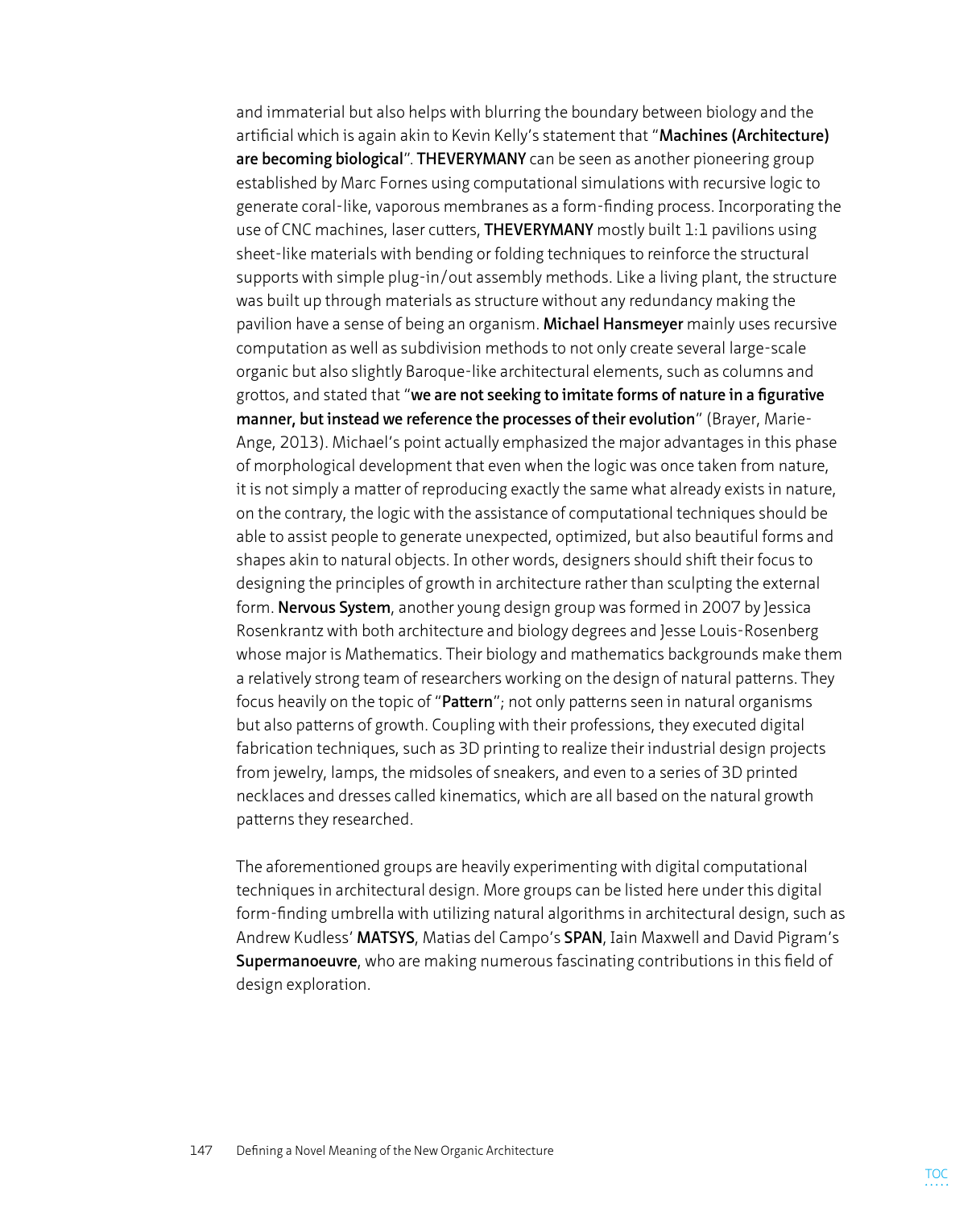

Figure 5.1 Turing Pavilion by Biothing (Alisa Andrasek + Jose Sanche) cooperating with Dshape Italy based on the Reaction-Diffusion algorithms (source: Biothing, https://vimeo.com/20873694).

One of the common points between the above pioneers in computational design is that they use their knowledge to develop/modify the algorithms to fit their designs, and most of them consider materialization as a post-design process, which is totally opposed to how natural organisms develop. Although they have heavily employed digital fabrication to realize their prototypes and mock-ups, this process is unintentionally akin to finding a materialization solution after generating the code in a non-physical simulated universe. In other words, the approach of utilizing algorithms in architectural design in this case is without considering material applications from the very beginning. The positive aspect of this is that there is more freedom for architects to visualize their designs via form-finding techniques and to focus on spatial quality rather than worry too much about construction problems in the early design stage. But, on the other hand, this is exactly the point where there has always been challenges and doubts with their designs because they look more like visionary projects than practical ones which can be actually built. It is not an easy task for architects to solve these practical construction tasks in the early stage of design, but it is potentially feasible to start putting the material or environmental factors as input values like information of a biological embryo to build or even grow with the material properties from the beginning as initial constraints. It is understandable that the above-listed architects are confronting so many different difficult design questions and so they pick their own focus on form-finding process with computational techniques without worrying about applied materials and solving practical issues cleverly with their later design stages. However, young architectural students might take their methods as a given and misuse them with their designs only for generating theatricality, monstrous, complicated forms and claim their projects are organic in nature. "Algorithm" seems to be the magic term to convince people their projects were based on logical translations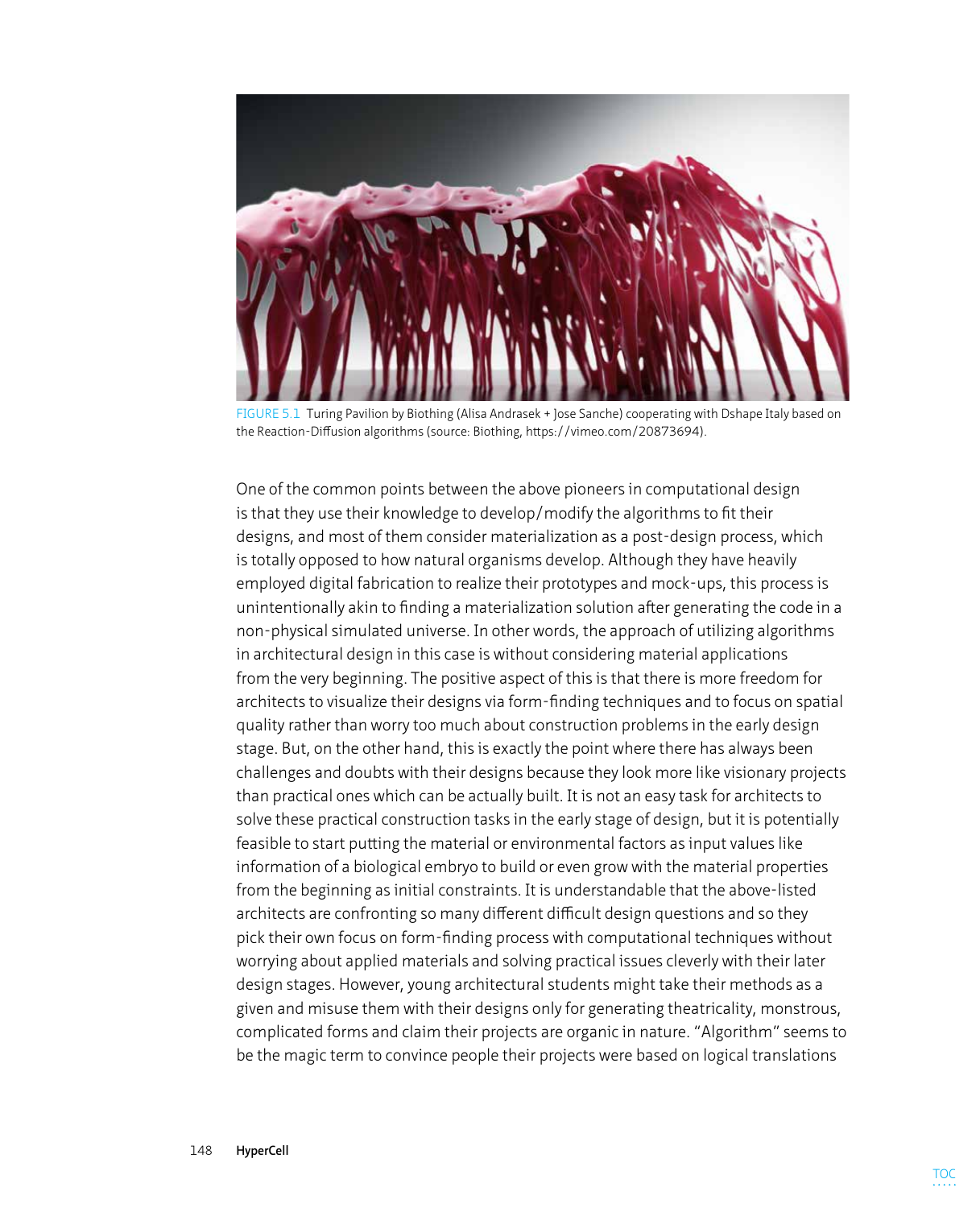from organisms to architecture, but as a term of art or nomenclature algorithms in current architectural parlance are totally abusing the essence of mathematics derived from living creatures. If one is not acknowledging the essential idea before applying a specific algorithm, then it is relatively risky in architectural design and fears of reducing the process to a sophisticated method for merely generating "Good Looking" appearance for outer aesthetic purposes become very high. "Algorithms" must be seen as a growing pattern/principle of any organism to be respected and also intensively included in the "design process", not just some random formulas for making organic shapes. In this case, the morphology is truly a process of morphogenesis instead of morphological mimicry. "Genetic algorithm", as another almost magical term, has always been seen as another ultimate solution to all the above doubts when utilizing them in architectural design. Since a "Genetic algorithm" is a relatively special topic closely related to this research's design methodology, it will be intensively considered after the discussions of three divisions of organic/bio-inspired architectural design along with the major inspiration of this research as regards biological aspects.

# **§ 5.2 Material**

# **§ 5.2.1 Materialization with Algorithms**

From the material aspect, several directions are inclusive to this special realm with different focuses but highly related to the material system and also to digital fabrication technology used here. Several experiments can be seen as an extension of the **Morphological** approach which takes materials as a factor along with the development of its unique generative algorithms. Take **EZCT** for example, in their project of "Chair Model", 25 prototypes were generated by the evolutionary algorithm as a biological formation process with natural selection concerning both the material and functional aspects. Later on, with the "Studies in Recursive Lattices" project, they kept exploring the combination of developing the unique generative algorithm. In their study, the recursive algorithm, collaborated with fiber-reinforced concrete as a material system to reduce the redundancy of the useless volume of the materials. A similar idea came across with **Joris Laarman** Lab's project, "Bone Furniture", collaborating with Adam Opel's International Technical Development Center is based on the inspiration of Claus Mattheck's research on the growth of plants and bones.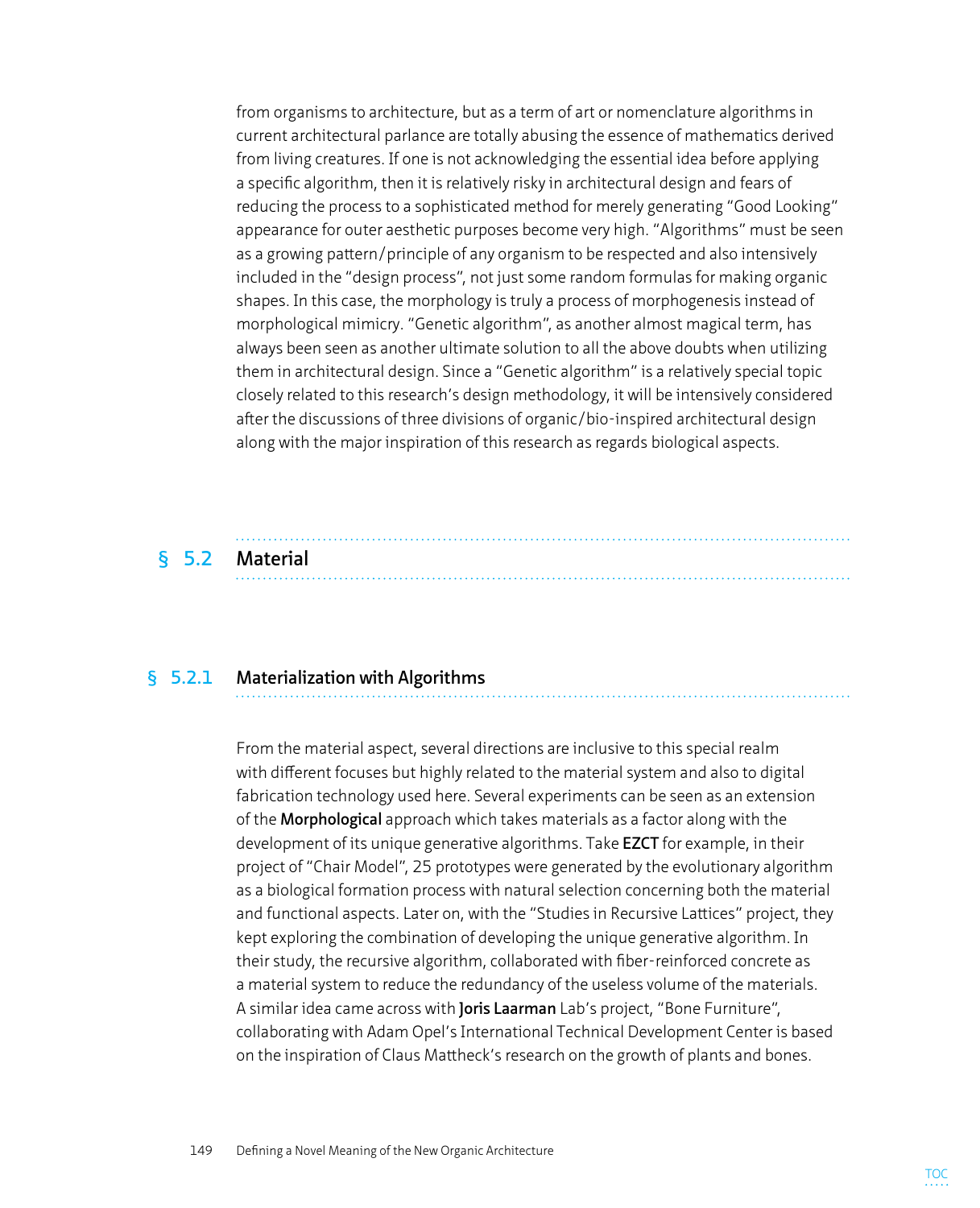A series of 3D optimization algorithms in charge of both constructing the main structure lines and conducting the form optimization were employed in the design process which is way beyond the mere imitation of the natural form in the Art Nouveau period (Brayer, Marie-Ange, 2013). By considering the qualities of the applied materials, the algorithms here aren't merely used as a form-finding tool without physical constraints but rather become a relatively reliable process engulfing fabrication and construction.



Figure 5.2 Bone chair by Joris Laarman (source: Joris Laarman LAB, http://www.jorislaarman.com/work/ bone-chair/, the optimization process can be observed in the same webpage.).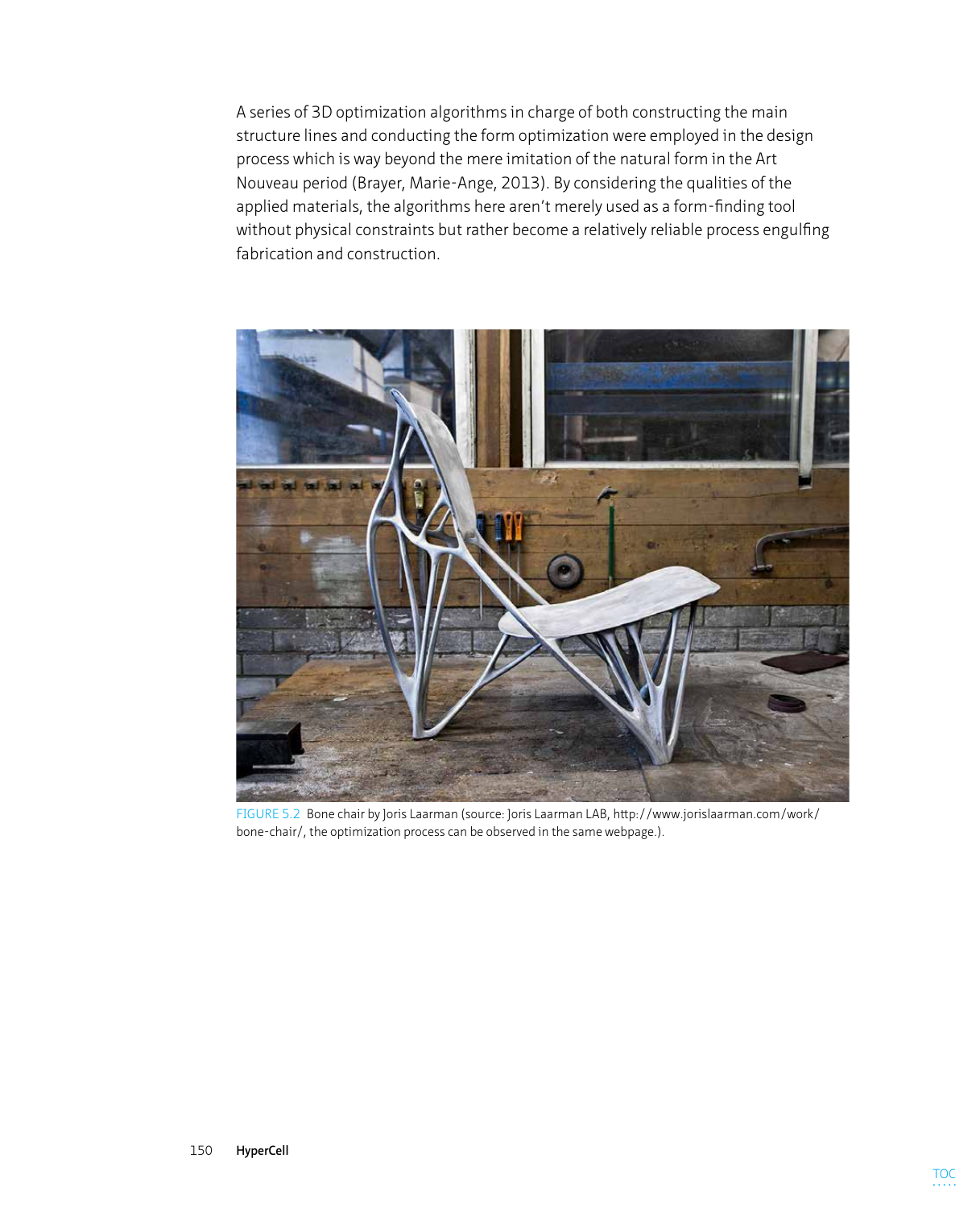#### **§ 5.2.2 Materialization with Real Organs**



FIGURE 5.3 Image on top is the design project "Syncretic Transplants" of Tobias Klein under the guidance of Marcos Cruz. The bottom image is the "gaming console" derived from the film, the "eXistenZ" (source from top to bottom: UCL Bartlett, https://www.bartlett.ucl.ac.uk/architecture/research/projects/neoplasmatic-design, and http://acidemic.blogspot.nl/2015/01/death-to-realism-existenz-oculus-rift.html.

The title of "materialization with real organs" applied in architectural design might sound awkward or even too much science fiction, but it is somehow the simple interpretation of "Neoplasms" (Cruz, 2008) as claimed by **Marcos Cruz**, professor of Innovative Environment in UCL. Also known as the Director of the BiotA LAB in UCL, **Marcos Cruz** revealed his idea of utilizing "Synthetic Biology" technology to transplant real organs/flesh onto architecture bodies to make architecture eventually become a semi-living object. In other words, the real flesh/tissue of an organ is the new innovative material for building up purposeful bio-architecture. It is obvious that "Neoplasms" (Cruz, 2008) is a cross-disciplinary research involving diverse experts, such as biologists, physicians, and engineers to realize his visionary idea. He implied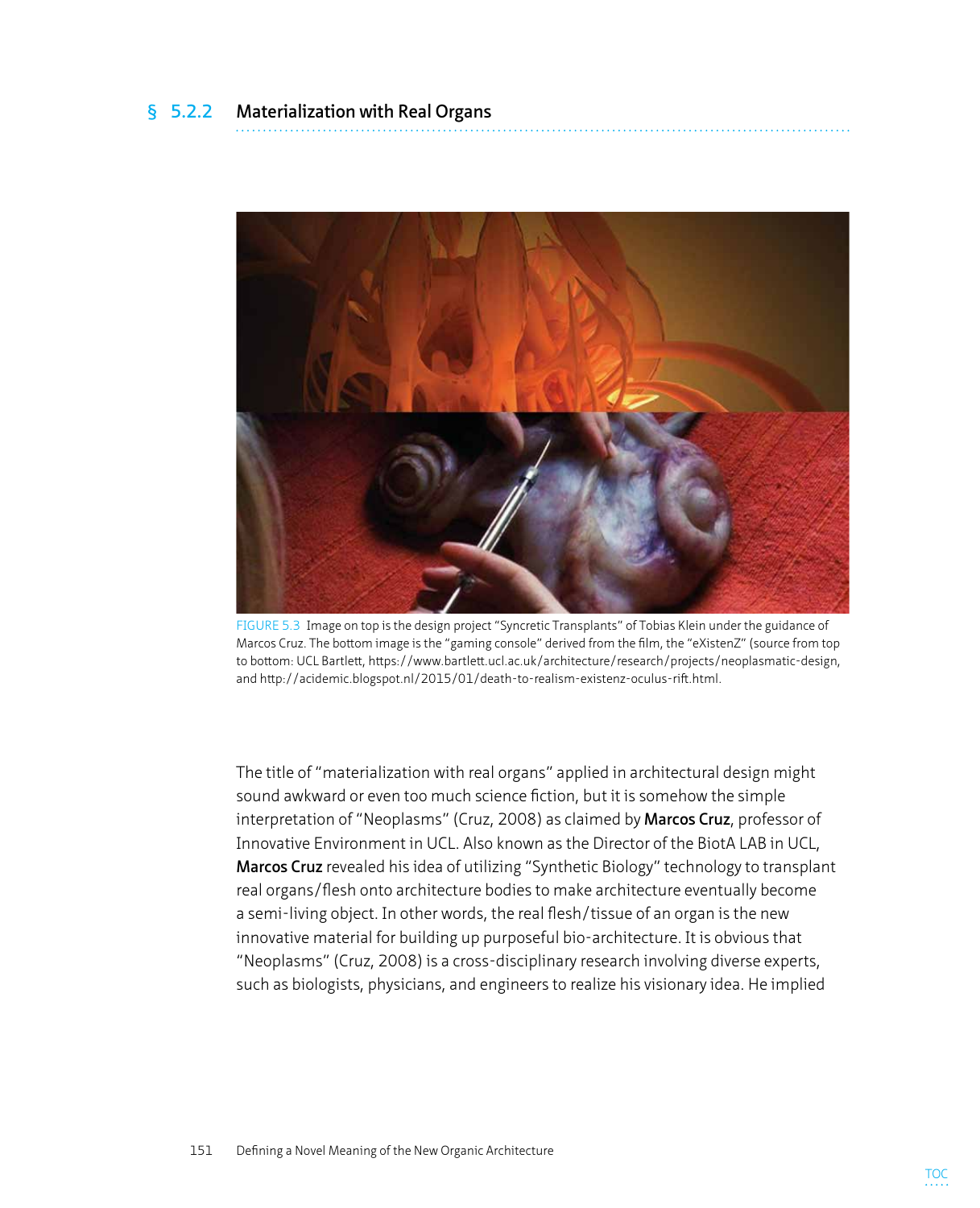his "Neoplasms" (Cruz, 2008) idea by taking the movie "eXistenZ"<sup>52</sup> as a reference where the organic virtual reality game consoles called game pods have replaced the electronic ones and have to be attached to "bio-ports" inserted in the player's spine. These game pods have a flesh-like appearance which can be seen as the new material which would be connected to the building through Marcos's perspective. In the movie, with the bio-port inserted to the player's spine, the organic game pods gradually become parts of the player, which have three different phases which can be seen as an evolving process also for the buildings of "Neoplasms" (Cruz, 2008). Within the steps of "having flesh", "being flesh", and "becoming flesh", the biologic transplanted flesh emerges as a new material which will gradually blend into each other from both biological and architectural angles to generate a so-called "semi-living" architecture which actually responds as a living body instead of utilizing electric mechanisms to imitate the makeup of living organs. Hypothetically speaking, taking animals lungs for examples, through advanced synthetic biology, numerous lungs can be implemented onto the building's façade to filter the air penetrating the façade and literally turn the whole building into a semi-living space. This is the philosophical and advanced vision of "organic architecture" from Marcos Cruz's point of view.

"*Protocell Architecture*" can be seen as an alternative branch of the "Neoplasms" but is relatively more practical in terms of its research approach. A series of experimental projects entitled "Protocell Architecture" in the Architecture Design journal guestedited by Racheal Armstrong and Neil Spiller explicitly showed several different interpretations of the design idea of "what is Protocell Architecture?". "**Protocell do not operate within the realms of biological processes that are associated with living systems, but are driven by primordial organizing forces—the laws of physics and chemistry**" (Spiller, Neil & Amstrong, Rachel, 2011). Some try to culture artificial cells to implement the sustainability of the space, for example, synthetic cells generating energy for cultivating the electricity or heat of an interior space in a relatively natural way (applied in Philips Beesley's 'the Hylozoic Series' and his later series of projects); some look into natural principles of physics and chemistry for the solutions from the material world, such as development of inventing self-healing concrete (for example, self-healing concrete by bacterial mineral precipitation of TU Delft's Micro Lab)<sup>53</sup>. "The **'protocell architecture' can be thought of as an alternative arrangement of terrestrial chemistry that ultimately results in a new living system that has been 'midwifed' into existence by human design and technological innovation**" (Spiller, Neil &

52 Please check the webpage for more information aboutthe film, eXistenZ: https://en.wikipedia.org/wiki/Existenz

53 Please check these webpages for more understandings about the "Self-Healing Concrete": http://www.citg. tudelft.nl/en/research/projects/self-healing-concrete/ and http://www.microlab.citg.tudelft.nl/.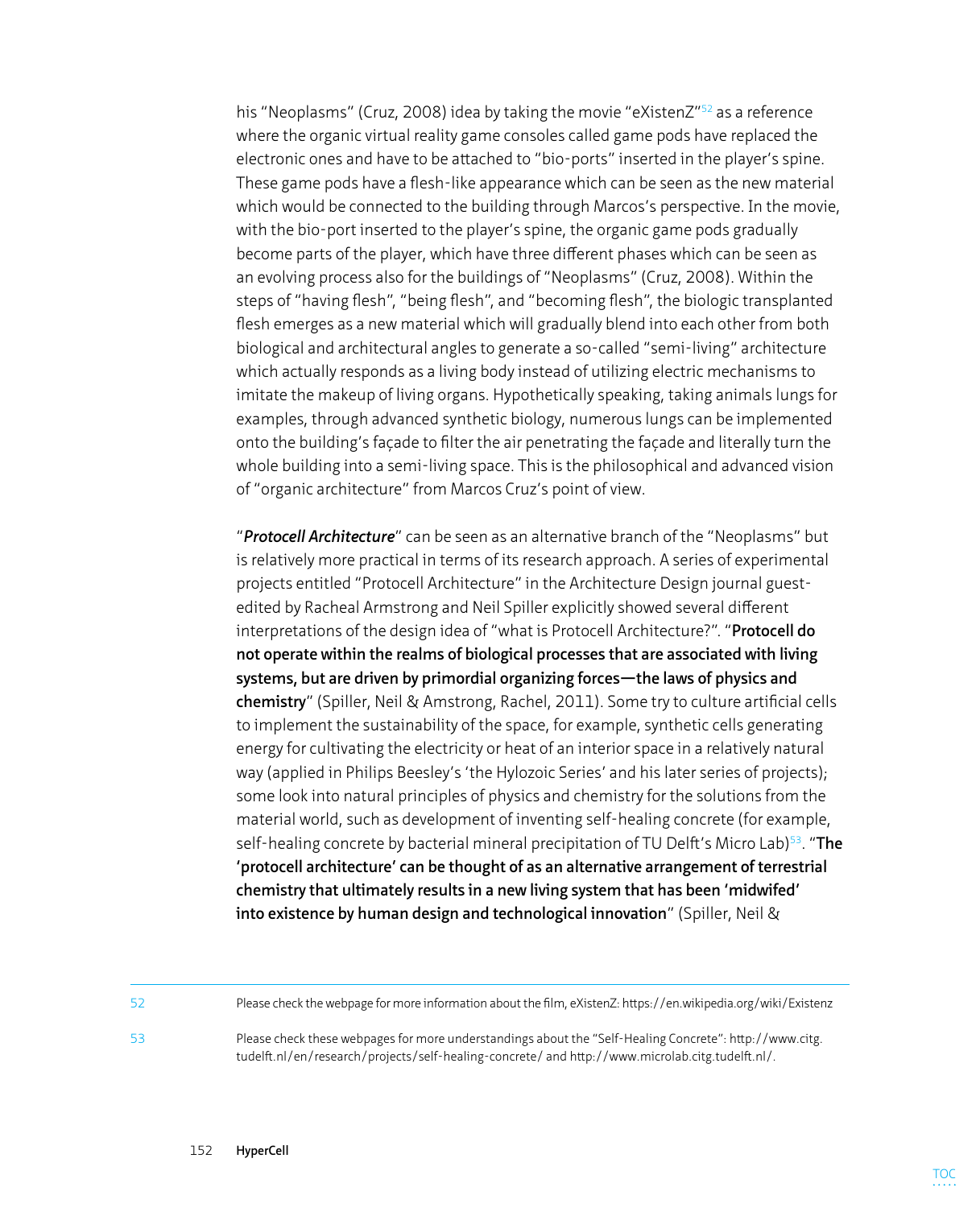Amstrong, Rachel, 2011). As in Protocell Architecture, they address a lot of the existing technology and attempt to push them to the extreme with the material, or to discover new ways of scientific marriage generating a living system, unlike what Marcos Cruz with his "Neoplasms" (Cruz, 2008) idea was trying to do with an uncertain cyborgkind of surgery between human and buildings. In the end of the introduction article by Neil Spiller and Rachel Armstrong for the *Protocell Architecture* issue of the AD (Architectural Design) journal, they even wrote a manifesto for Protocell Architecture to fight against biological formalism. Rachel Armstrong believes that imitating nature is not the ultimate approach, but to reproduce architecture should be akin to the way a plant produces its fruits in nature.

#### **§ 5.2.3 Materialization, Biomimicry, and digital fabrication technologies**



Figure 5.4 Neri Oxman's Gemini (source: Neri Oxman, http://www.materialecology.com/projects/details/ gemini#prettyPhoto).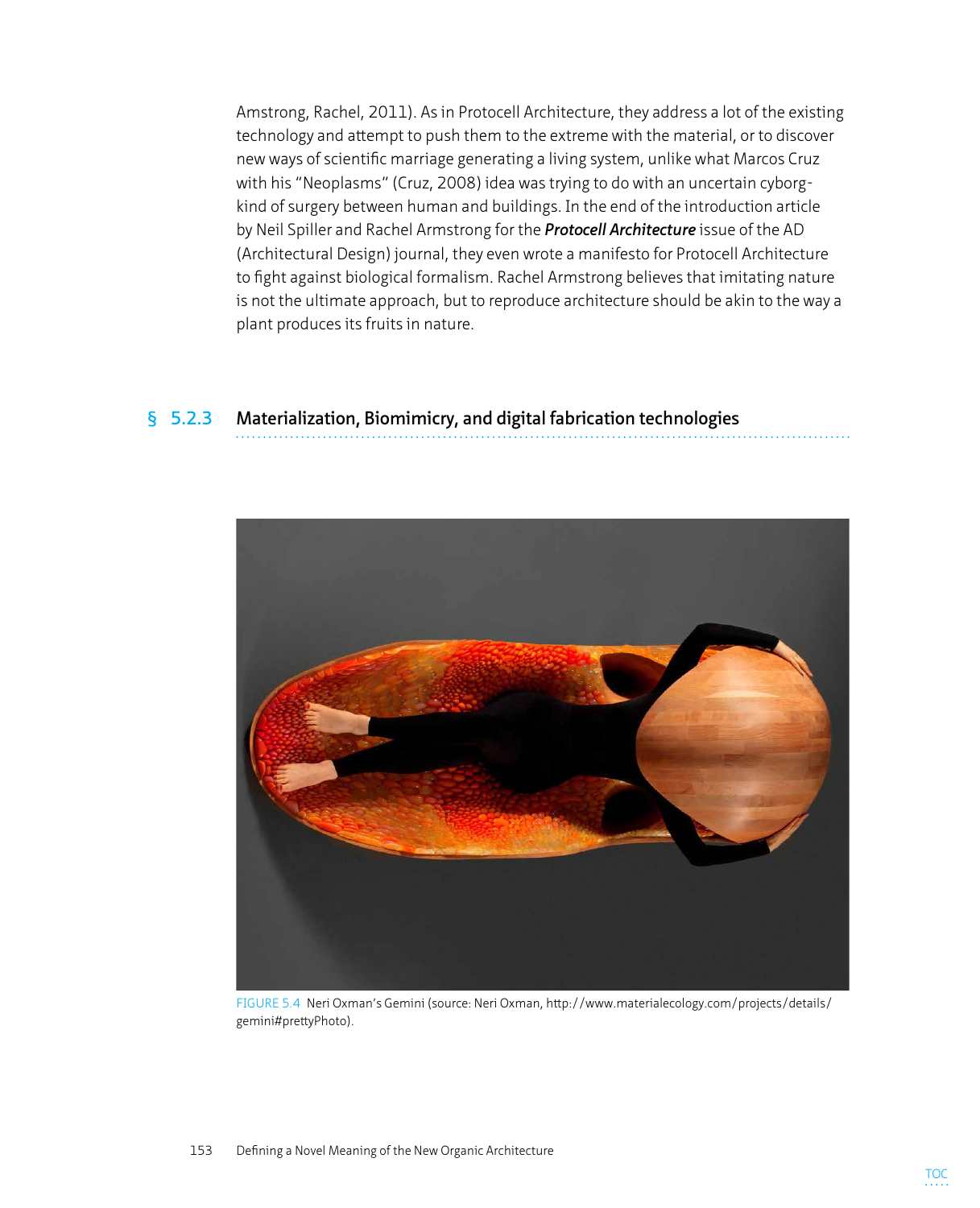Two major series of experimental researches described here as examples are those by Professor Neri Oxman and Professor Achim Menges who coincidently both have similar ideas/interests not only on materiality but also on the logic of organisms' growth as well as integration with architectural application by means of digital fabrication technology. In other words, they both look into the ways of growth of natural organisms and apply these principles in architectural design as fundamentally based on reproducing material' properties along with compatible digital fabrication technology. Of course, they both have their own bio-inspired narratives and specific approaches of digital fabrication.

Ms. Neri Oxman, a professor, is known as the director of the **Mediated Matter Group** with the MIT Media Lab, where she started her preliminary transdisciplinary research between biology and technology from 2006. By extracting bottom-up principles of how natural living creatures grow, she utilized computational techniques to simulate growth pattern and employed digital fabrication methods, such as 3D printing and robotic arms based additive fabrication, to experiment with several prototypes of synthetic materials. In the project "Gemini" (Figure 5.4), a semi-anechoic chaise lounge, Neri Oxman translated the geometry of the Ornithogalum dubium's flower's seed which has a star-like cellular shape interlocking with each other to tessellate the overall form of the lounge, and with the distribution weight simulation ensuring ergonomic comfort for a typical person's weight, each of the generative cellular starshapes reformed constantly to reach the gradient equivalence of the load bearing as an optimization process. Corresponding with the existing 3D printing and CNC milling techniques, each unique and complex generative cellular unit can relatively easily be fabricated in accordance with the distributed loading simulation result. Against the existing architectural industrial production method of staying homogenous by composing items of homogeneously defined forms and parts, Neri Oxman coined the term "**Digital Anisotropy**" to denote the ability of the designer to strategically control the density and directionality of material substance in the generation of form as nature normally does (Oxman, Neri, Firstenberg, Michal, & Tsai, Elizabeth,, 2012). Based on the above notion cooperating with rapid prototyping methods such as 3D printing technology of Object Ltd., Neri Oxman with her team developed several intimate wearable art pieces corresponding with growth principles of related body parts. For example, by simulating the approach of how hard tissue (skull) and the soft tissue (skin and muscle) interact with each other to construct the head part of a figure, an anisotropy helmet was generated with different thickness and density of material composition to resemble a human organ. The thought of linking the material and the production with the goal of functionality is somehow relatively common but brilliant in nature. While the growth of an organism in nature, the material is always considered in association with its' functionality to adjust the density it will inherit and how this would accommodate the method of producing it. This is core to what Neri Oxman would like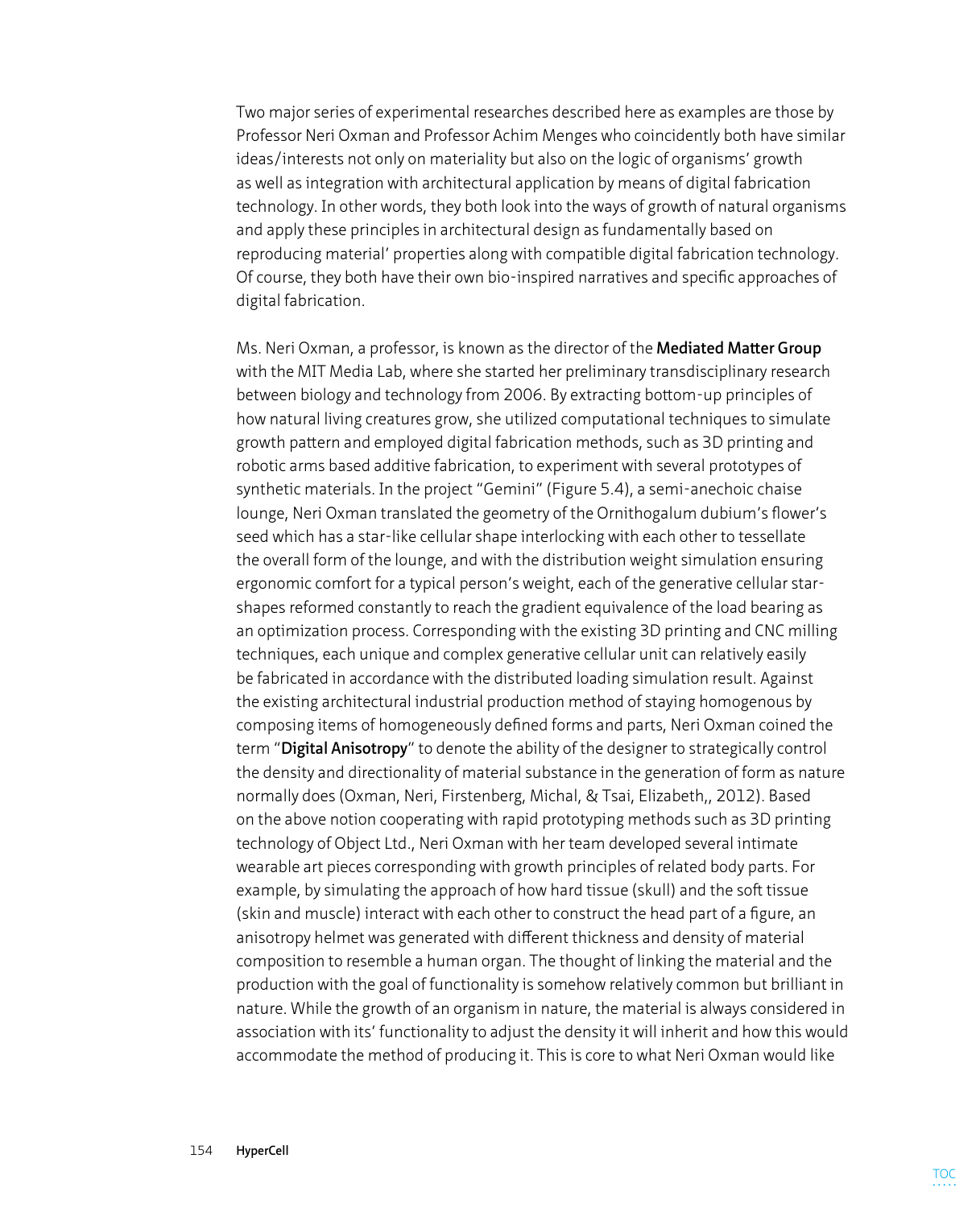to deliver to not only architects but also the general public in order for us to re-think the means of design concerning the choice of materials, the suitable fabrication methods of construction in terms of material properties, and the ultimate applied function by fully utilizing the existing digital techniques.

Achim Menges, Professor and the head of ICD (Institute of Computational Design, Faculty of Architecture and Urban Planning, University of Stuttgart), also a pioneer in the bio-inspired design field has looked into both biology and material science with the integration of digital fabrication technology for years. Since 2011, Achim Menges with his research team began to deliver a research pavilion each year within the bio-inspired notion of morphology which has intended to transfer the idea from a theoretical paradigm to real construction practice. The morphogenesis idea of Menges is the linkage between the ecological capacities of material systems and environmental modulations. "**Contemporary architectural design is still characterized by a clear separation and hierarchical conception of the creation of form, space and structure and its subsequent preparation for materialization. In contrast, the approach presented here seeks to employ computational processes for a higher level of integration of form generation and materialization**" (Menges, 2013). It is akin to Neri Oxman's notion of integration concerning space, structure, and material as a whole while designing a building like a natural organism. With the knowledge of morphogenesis and the skills of computational technology, Achim Menges took advantage of material properties and the constraints of Robotic fabrication techniques to experiment profoundly with the combination of biology and design. Every annual research pavilion has a unique biologic/morphological principle and is translated into actual construction by utilizing specific application methods of robotic arms as a unique fabrication process. For example, with the research pavilion in 2011, Achim Menges and his team, took the morphological principles of a sea urchin's structure, and with numerous pressure bending testing of plywood strips as the applied materials, and the computed calculations of the structural stability, eventually, the research pavilion was merged into an integrated design. Examining the exoskeleton of a lobster, instead of normal hot-wire cutting, or 3D printing techniques, in 2012, their team developed a customized tool/head for robotic fabrication to weave the carbon and glass fiber onto a temporary steel frame to build up the pavilion. In 2015, the latest version of research pavilion, Achim Menges and his team investigated the natural segmented plate structure of a sand dollar as a shell structure. Taking timber plates as an essential material, the challenge is to have a further understanding of its bending limitations both theoretically and practically, and the applied linkage to the research of shell structure. The other profound challenge is from the manufacturing point of view. For this, the team invented novel robotic fabrication methods of sewing in order to connect each bending plywood component to eventually compose the resulting timber shell pavilion. Wood and the fibers are the two major materials Achim Menges and his team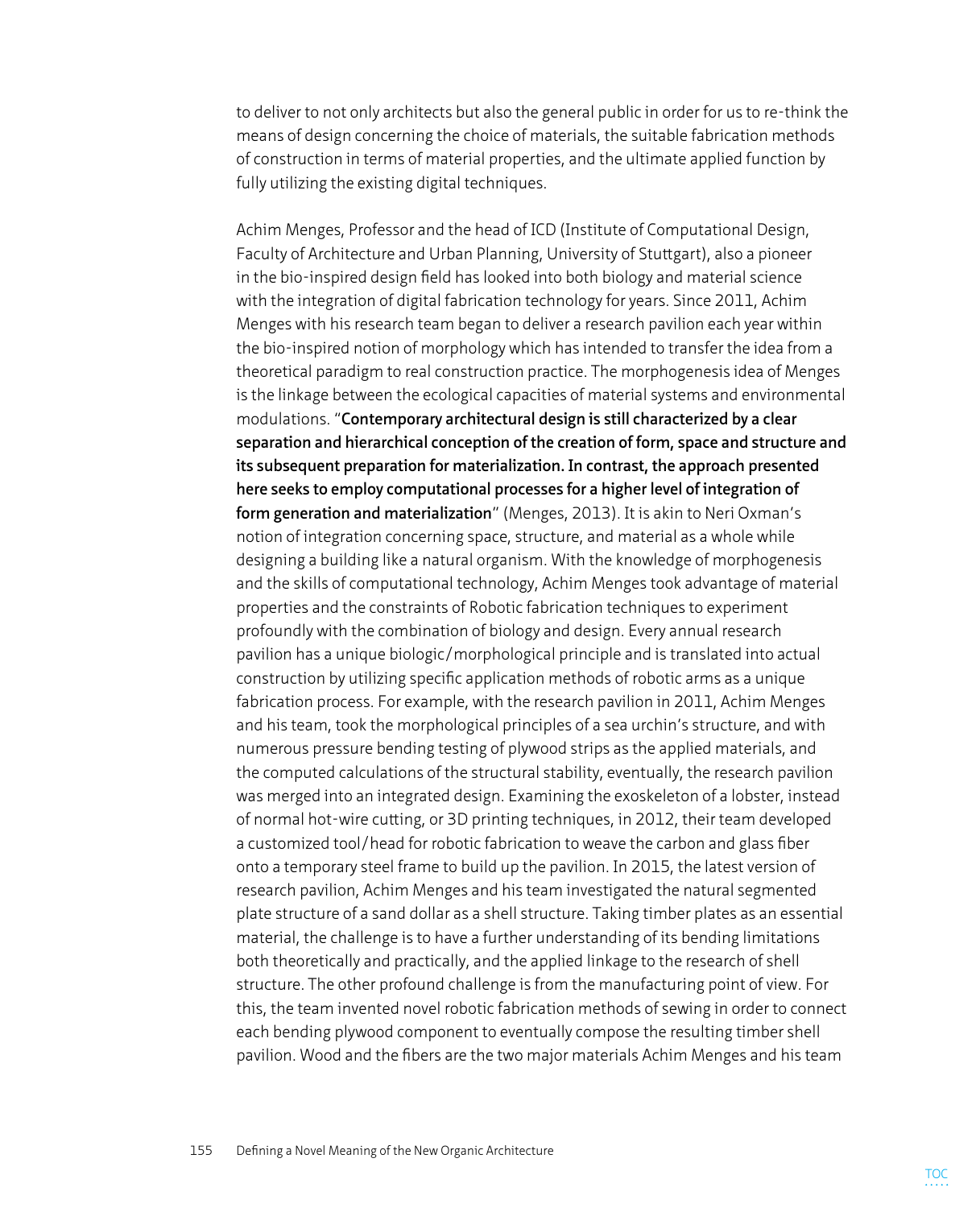mostly addressed with their current robotic manufacturing experiments. Moreover, with his essential focus on material, Achim Menges also stepped into the exploration of adaptive architecture. In his other two worlds, renowned projects of Hygroscope and Hygroskin (discussed in Chapter 4), by implementing the properties that the wooden film can absorb and release the moisture in the air to morph its shape (inspired by the pinecone), they developed moisture-driven openings, which, automatically adapt to the surrounding environment without any electricity and mechanics.

"**Nature as model. Biomimicry is a new science that studies nature's models and then imitates or takes inspiration from these designs and processes to solve human problems**" (Benyus, 1997). Broadly speaking, most of the bio-inspired designs can be viewed as "Biomimicry". This is especially true of Neri Oxman or Achim Menges who attempt to take their inspiration and learn from natural materiality and digital fabrication perspectives to reveal the potential of implementing them into their designs. Their approach not only imitates the natural logic but also translate them in accordance to natural materials selected. This, doubles the layers of complexity but simultaneously increases the depth of their biomimicry based approach unlike those who just literally use such approaches to mimic the appearance of natural organisms. Regardless of whether we consider Neri Oxman, or Achim Menges, and their followers, they all seem to walk on a path searching for a perfect architecture body optimally composed of natural materials with properties selected with the assistance of simulations and digital manufacturing. This, is already a huge step in bio-inspired architecture with one conflict as compared with living entities in nature. First, let's rule out the possibilities of self-division, self-replication based production logics which can be found in nature, since, these can hardly be achieved by using current artificial approaches in the physical architectural domain. The real paradox thus lies in neglecting "the embedded dynamics of natural systems"; the external dynamic property of the environment and the internal dynamics of metabolism and circulation which all living creatures possess and confront. From this point of view, Achim Menges has realized some ideas with his engineered wooden film experiments in relation to moisture absorption, but to reach a fully adaptive body, it is still a relatively long process of development. This is the key point to be considered: how do we enhance our buildings to evolve from being statically optimized to dynamically optimized akin to living organisms. So, to explicitly work on reversing this contradiction, some architects have shifted their focus towards an autonomous swarm based thinking in architectural design, intent to be relatively closer to the way in which natural entities operate. Instead of sculpting the natural form or taking certain natural mechanisms applied as artificial technologies, this section has brought the bio-inspiration and its implementation to a whole new level than merely studying the principles of the natural system and re-creating the system with its nature-inspired design principles.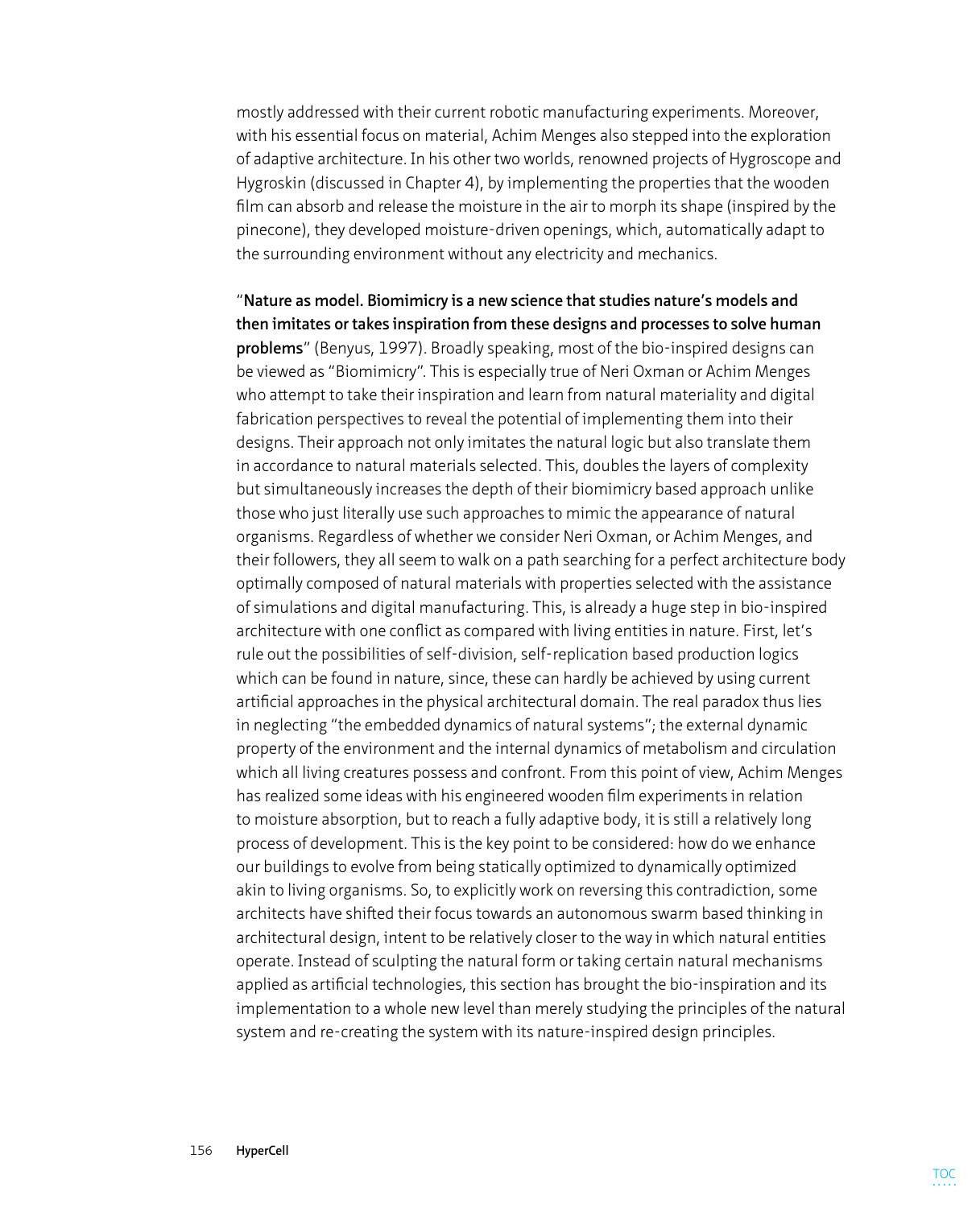|  | <b>Behavioral</b> |
|--|-------------------|
|  |                   |

#### **§ 5.3.1 More Than Form Finding**

#### *A swarm behavior should be more than just a trajectory of virtual agents meant for form finding in architectural design.*

When talking about "autonomous" applications in architectural design, one important example is that of Swarm behavior based design process of **Kokkugia.** Co-founded by Roland Snooks and Robert Stuart-Smith, Kokkugia mostly use swarm behavior logic as a form-finding tool to generate 3D complex geometric space. By coding the swarm with specific principles, an emergent self-organization process is initiated, which, frequently results in a frozen fibrous tracing patterns. This is a common approach utilized by the young generation of architects experimenting with autonomous behavior logics in architectural design which, opposes theories of Marcos Novak's Liquid Architecture with its attempts to liquidize otherwise frozen architecture. Although swarm behavior as a form-finding process seems to now be mainstream in architectural design, the section here will outline a different approach by literally harnessing architectural elements as the agents of a swarm. This notion of designing an architectural component as an agent of a swarm composing a building from a bottom up perspective is in its initial phase and is not yet embodied completely in practice, but has great potential to do so using the ongoing trends in technological development.

#### **§ 5.3.2 A Swarm of Smart Autonomous Entities**

*Swarm behavior, in the case of this research implies activation of agents to promote processes of self-organization and self-assembly driven by a set of collective principles followed by numerous smart autonomous entities.*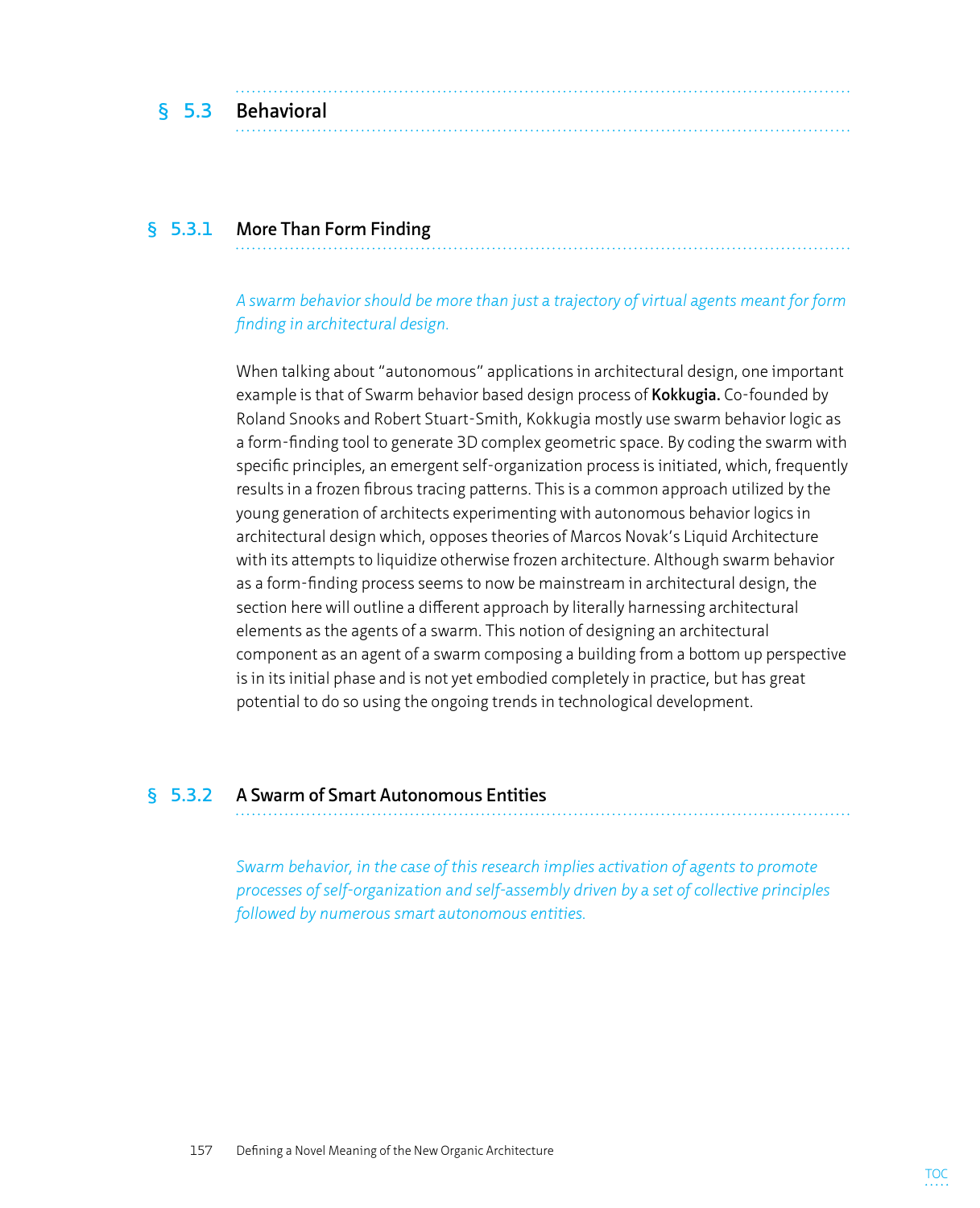

Figure 5.5 Flight Assembled Architecture by Gramazio & Kohler (source: ETHZ, Gramazio & Kohler Research and Institute for Dynamic Systems and Control, http://www.idsc.ethz.ch/research-dandrea/research-projects/ archive/flying-machine-enabled-construction.html )

One of the pioneering swarm simulation based projects was called "**Flight Assembled Architecture**" by Gramazio & Kohler in 2011. Gramazio & Kohler was founded in 2000, and later in 2005, they found the first robotic laboratory in the renowned Swiss Federal Institute of Technology (ETHZ, Zurich) which started experimenting with transdisciplinary computational design, new material exploration and 1:1 prototyping with digital fabrication. Although they are mostly known recently by their projects of robotic arm manufacturing experiments, the "Flight Assembled Architecture" can be seen as the first autonomous robotic assembly project which took robotic applications to the next level in architectural design. Cooperating with Raffaello D'Andrea, the Professor of Dynamic Systems and Control in ETHZ, also the co-founder of the KIVA system, they developed a hi-end system with a scenario of assembling a non-standard building using hundreds of autonomous drones (Gramazio, F., Kohler, M., & D'Andea,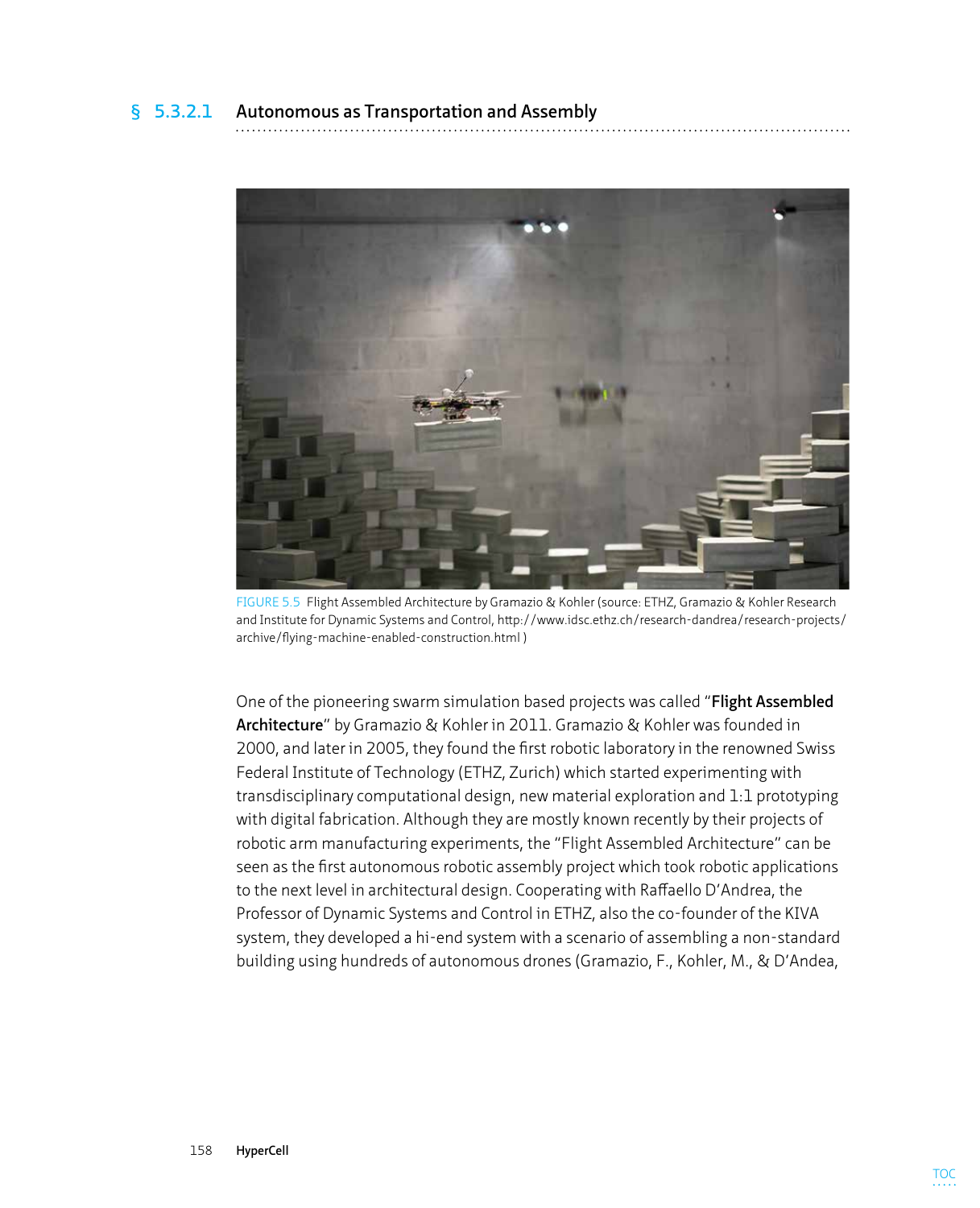R., 2014)<sup>54</sup>. The flying drones were akin to a flock of birds picking up bricks one by one and putting them precisely on location in 3d space to sequentially construct the building. In the prototyping process, they used 4 flying drones which managed to reach to 6 meters' height with polystyrene modules which in reality should be 100 times larger in scale to afford 30,000 inhabitants homes in the residential tower. This project showed great potentials for mimicking natural group activities as a physical swarm instead of simulating the behavior behind the computer screen for generating static/ frozen building bodies. The drones were used as transportation and assembly robots/ tools but it implied near-term development of making each architectural component as a drone-like module. In other words, each of these drones should be treated as smart entities and as architectural components rather than just a device for transportation and assembly. Simply speaking, here the flying drones should "BE" the architectural components, like a bird in a flock to form a collective living form.

#### **§ 5.3.2.2 Autonomous as Mobile/Transformable Components in Architectural Design**

Spending years in developing programmable material, Skylar Tibbits set up his **Self-Assembly LAB** under the MIT Media Lab. The Lab now has a great reputation, and is known for its 4D printing technology worldwide. Skylar Tibbits' ultimate goal is to find a way to merge the physical and digital as one that you can simulate but at the same time program with the existing physical materials so as to match the resulting simulation with the physical outcome. But here, it is interesting to look into his early stage of research, which is relatively more akin to the componential and autonomous modular idea while still using the process of self-assembly. From their Self-Assembly Units of 2008, Macrobot, Decibot, even their Logic Matter, a clear evolutionary process can be observed. Skylar Tibbits at the time attempted to develop a modular component which has automatic transformable mechanisms based connections in between. It is a bottom-up idea to create/generate complexity out of simple geometric transformation occurring in each component's connection parts. Akin to scaling-up a Rubik snake, each triangular shape could twist in any angle on every connection to make different shapes. In other words, all of his projects including the Self-Assembly Unit, Macrobot, Decibot, or Logic Matters, have a regular default shape (the figure of a bird) and with some freedom from the designed transformation mechanism (a function of flying) regardless of whether they are electronic or manual, operating under certain principles (a separation distance in order not to crash into each other), they can self-assemble,

54 Please check the video for the generic idea of "Flight Assembled Architecture" project: https://vimeo. com/33919488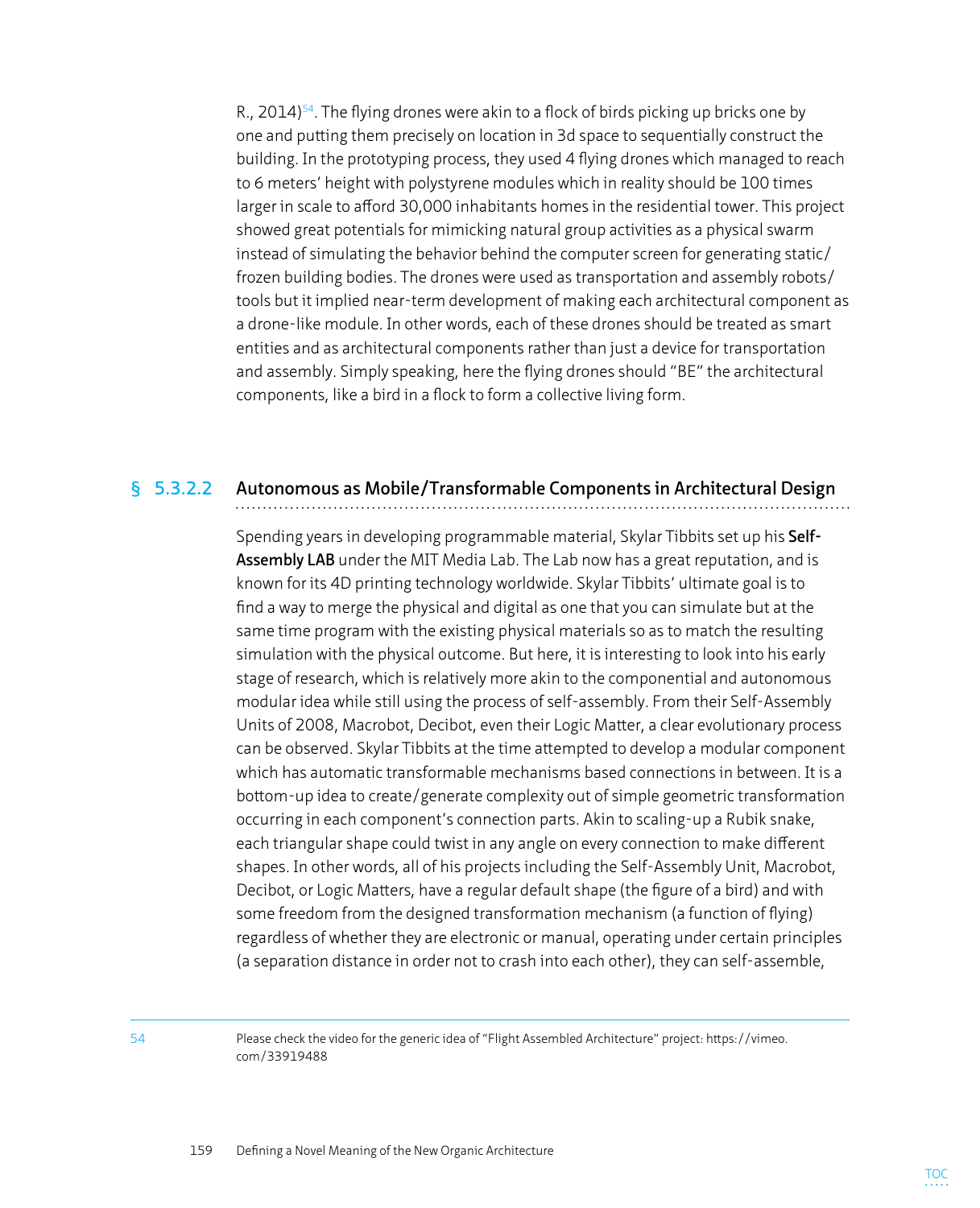resulting in various expected and unexpected formations (a flock of birds dynamically composing variable forms). Even though Skylar Tibbits has contributed toward the development of programmable materials, but in his C-strain project as a playable reconfigurable sculpture structure or even one of his latest project's, Aerial Assemblies, which are like flying balloons, one can still trace how his autonomous assembly ideas are realized in his projects. His experiments in materials are crucial to him because it is possible for him to develop natural mechanisms/robots without any electronic devices. The morphing effects acquired from programming material properties are however, still relatively fragile to be implemented as supporting structures employed for spatial reconfiguration purposes (the most difficult challenge in Interactive Architectural designs). But if these natural mechanisms were applied to relatively smaller modules as a componential system, then the ultimate form can be potentially more effective in terms of their reconfiguration and self-assembly following a bottom-up logic akin to the proposal of replacing bricks by flying drones in Gramazio & Kohler's Flight Assembled Architecture.

#### **§ 5.3.2.3 A vision of Autonomous Emergent Systems**

Theodore Spyropoulos and his brother Stephen founded "**minimaform**" in 2002 and since then have dedicated themselves to researching on computational, parametric, and interactive design exploring intimate relationships amongst things, objects, and people. In 2012, with the "Petting Zoo" project, they intended to mimic an animal-like object formed as an elephant trunk hung from the ceiling as an interactive installation. Owing to the approaching movements of the visitors detected by the camera on top, the microcontroller made decisions based on pre-set code to trigger the movements of the 3 trunks to produce an emotional and ambiguous reaction in the visitors. They are among a few architects who have started to bring the topic of emotion into spatial design. In "Petting Zoo", the atmosphere of interaction between people and life like objects created vivid impressions of the space to enhance the idea of communication between space and people. This innovative notion of creating spaces with emotions will be further discussed in the next chapter. Other than discovering the possibilities of mimicking natural living things and the trend to transform the space into a relatively sensitive and emotional environment, Theodore Spyropoulos as a Director of AADRL (Design Research Lab, Architecture Association) has educated and delivered a notion of bio-inspired modular componential system to his supervised students since then. In recent years, Theodore's studio has several innovative experimental projects akin to Skylar Tibbit's early phase of research that worked with modular systems with mechanisms to build a self-assembly system for architectural design from bottom up.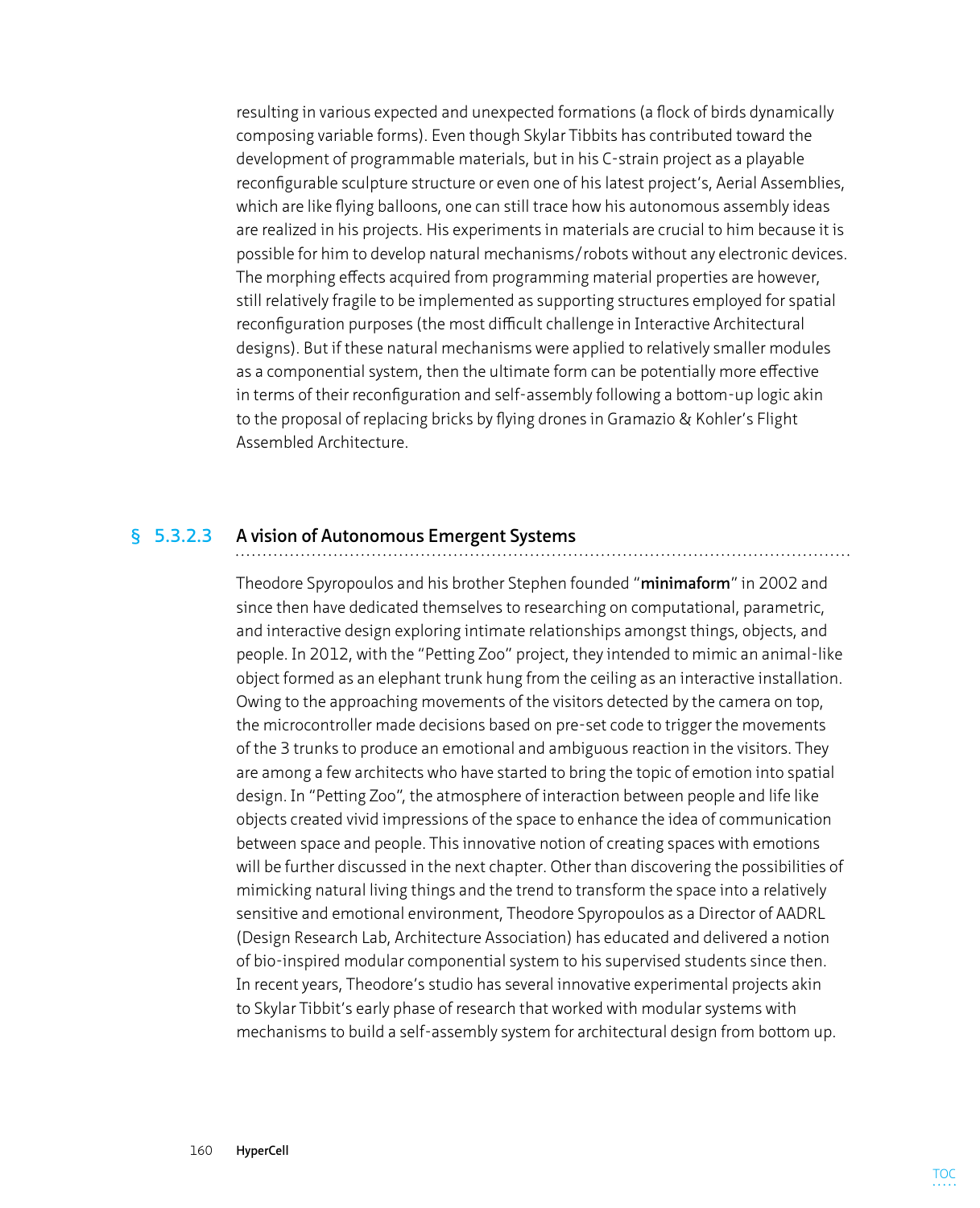"ROTO", "Anti-Bot", "HyperCell", "noMad" and "OWO"55 are all projects conceived with the notion of mobile/transformable architectural components following self-assembly logic to construct "Zero-Occupied Spaces". Instead of the traditional brick-like architectural components, the essential components of these project either have the ability to be transformable or mobile and can geometrically re-configure to construct immediate response. Zero-occupied implies that when needed, the architectural components can move to the required location to achieve the task but can be dismissed afterwards. All these mobile/transformable components can be once again interpreted as agents of a swarm which have relatively simple intelligence with certain freedom of movement following a set of emergent rules. The only critique of their project is that almost all the projects appear in a pixelated fashion to regenerate a typical shape of an object or building without further geometrical explorations.

When speaking of "Robotic Buildings", people might directly refer to robotically "**Manufactured**" projects, however, autonomous swarm based robotic componential systems applied to architectural design should be seen aptly as "**Robotic Building**". With the development of current technologies, such as artificial intelligence, it is to be expected that these small entities can become even smarter and dynamic and a lot more efficient while they act like real living entities. "Bio-inspired" design and its implications can thus be now seen from a very different perspective, wherein, the collective intelligence of physical agents can now truly mimic processes of natural growth, self-organization, and emergence. Kevin Kelly in his publication "*Out of Control*" has already stated that "**these same principles of biologics are now being implanted in computer chips, electronic communication networks, robot modules, pharmaceutical searches, software design, and corporate management, in order that these artificial systems may overcome their own complexity**" (Kelly, 1995). In terms of bio-inspired or organic architecture, there should be more and younger and bold architects ready to contribute their talents in this cross-disciplinary realm of bioinspired architectural design. "**When the Technology is enlivened by Biology we get artifacts that can adapt, learn, and evolve. When our technology adapts, learns, and evolves then we will have a neo-biological civilization**" (Kelly, 1995). It is this cuttingedge future where there is no clear boundary between biology and mechanisms/ artificial like a cybernetic community that people are heading towards.

55 Please check the AADRL website to have a glance of "ROTO", "Anti-Bot", "HyperCell", "noMad", and "OWO": http://drl.aaschool.ac.uk/projects/.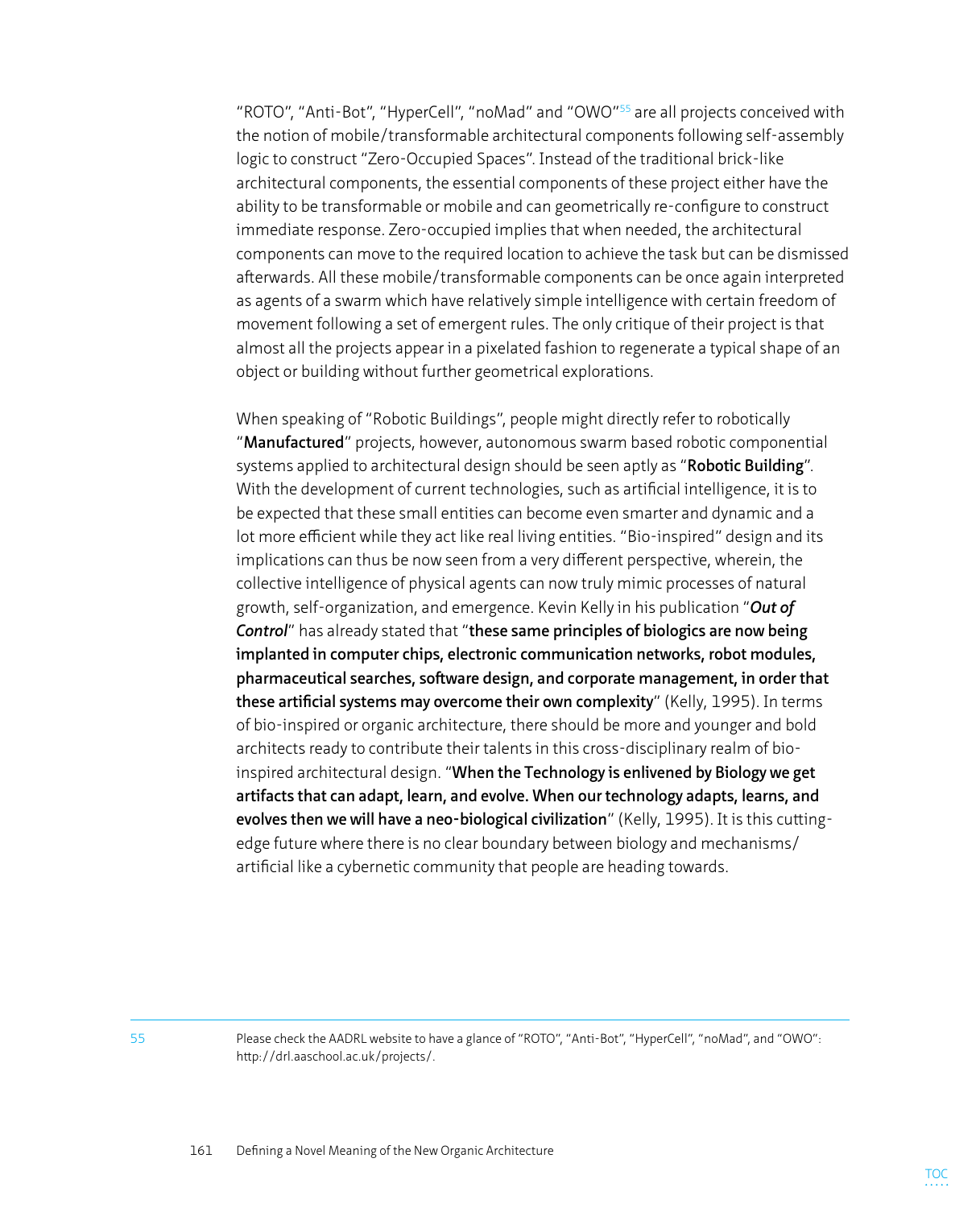# **§ 5.4 From Static to Dynamic Optimization**

*From Static (Genetic Algorithm based form finding approach) to Dynamic (Living creature-like Interactive systems).*

Following up from the previous discussion about the application of implementing natural algorithms in architectural design for optimal form-finding, using Genetic Algorithms instead, for mimicking natural evolutionary processes to arrive at an optimal form could be seen as a more convincing approach. However, the research, instead, attempts to illustrate a few critical points concerning the use of Genetic Algorithms especially in the field of interactive architecture.

A Genetic Algorithm<sup>56</sup> is defined as a heuristic search that mimics the process of natural selection using mathematical optimization processes. Since D'arcy Thompson started looking into the relationship between mathematics and morphogenesis, experts like him from diverse research fields have attempted to decipher codes in nature using Math, to see how living things are formed. Ultimately, John H. Holland with his team was able to translate Charles Darwin's ideas on "natural selection & survival of the fittest" in his influential publication "*On the Origin of Species by Means of Natural Selection*" (Darwin, 1859) into a computational algorithm, which is since known as the "Genetic Algorithm". The Genetic Algorithm is the one focusing on the purpose of obtaining the efficient "**optimizing solution**" by learning from nature.

"**Genetic algorithms initiate and maintain a population of computational individuals, each of which has a genotype and phenotype. Sexual reproduction is simulated by random selection of two individuals to produce 'parents' from which 'offspring' are generated. By using crossover (random allocation of genes from the parents' genotype) and mutation, varied off springs are generated until they fill the population. All parents are discarded, and the process is iterated for as many generations as are required to produce a population that has among it a range of suitable individuals to satisfy the fitness criteria**" (Weistock, 2004). Michael Weinstock, one of the pioneers addressing natural morphogenesis has written this explicit description of the Genetic Algorithm. Simply said, the algorithm is running a process that keeps looking for a solution relatively close to the defined "fitness" criteria via iterations through a constant generational production process of selection, crossover, and leaving a small proportion of mutational chance as a disturbance. The searching process terminates either by

56 Please check the webpage for more information about "Genetic Algorithm": https://en.wikipedia.org/wiki/Genetic\_algorithm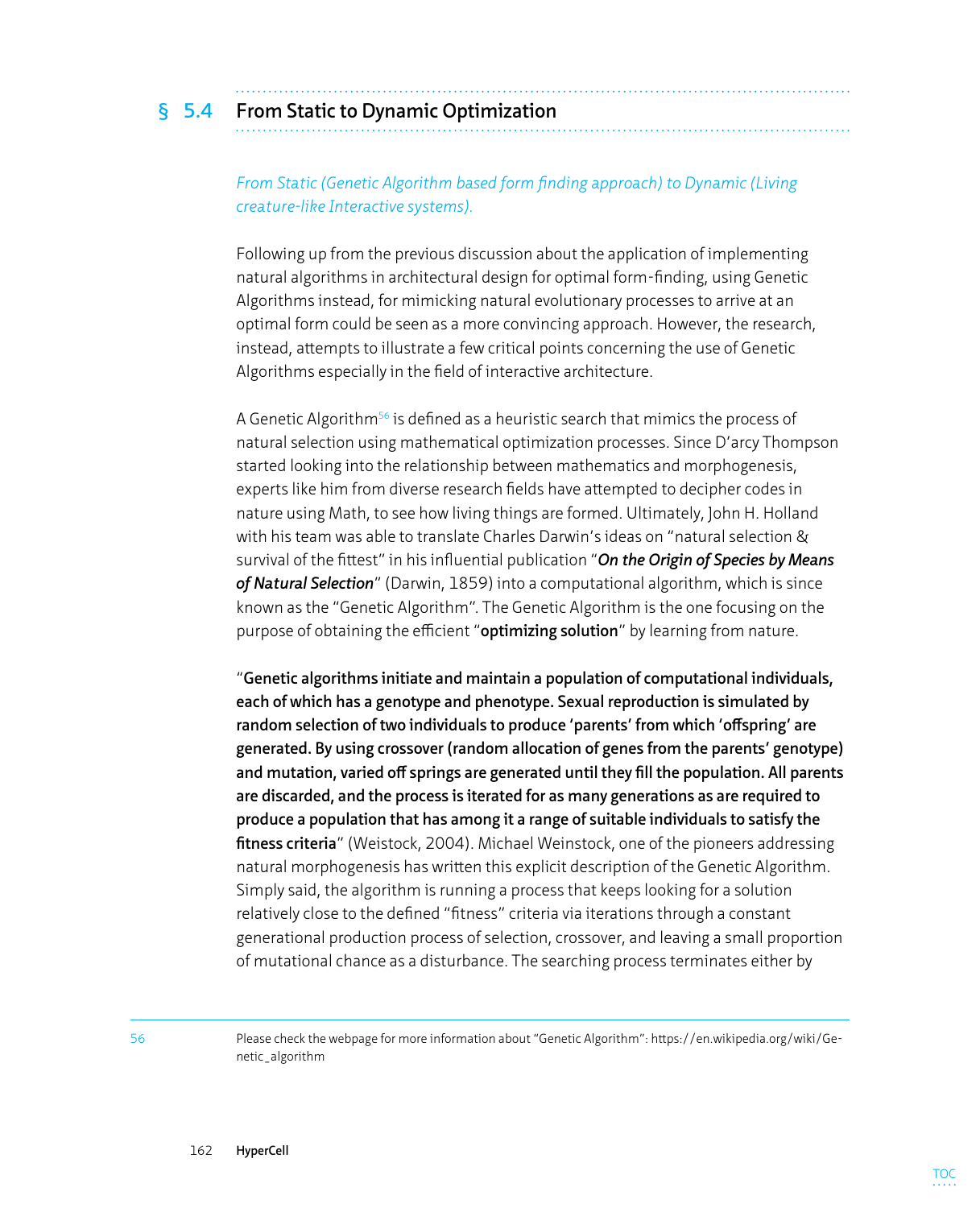the pre-set maximum numbers of generations produced (terminating searching), or converge into a certain value (result not close to the optimal fitness), or ultimately a satisfactory fitness level is reached. In terms of architectural applications, the Genetic Algorithm has been broadly utilized in searching the optimal solutions for well-defined form-finding problems, such as sustainability, reducing the materials used, structural analysis, and thermal and lighting performance, which are easier to set up with the required fitness in each of these individual cases. Nonetheless, these problems are preembedded in constructing static buildings, which, is not quite relevant, when it comes to designing "Interactive Architecture". Even discussing designing static buildings by using Genetic Algorithms, seems to work the opposite way of how nature operates. It is understandable to take advantage of computational technology to accelerate evolutionary processes. But buildings are like plants and animals which are all highly related to their environment. It is thus not convincing to have a "fitness" criteria which is fixed within a given environmental context. A building is a complex object which has many demanding requirements, and a designer using Genetic Algorithms has to select a certain number of these criteria as fitness values in order to achieve Multiple Optimization. However, the number of fitness parameters which can be assigned has its limitations in order to manage computational speed. If one considers all the demands surrounding the design of a building as fitness criteria, then it might result in the production of a relatively average geometric solution, such as spheres, and thus the outcome loses out on the production of unique architectural qualities.

It thus sounds relatively "objective" to use Genetic Algorithms to do calculations and produce an optimized solution, while, in fact, most of the demands are still designed subjectively following the designers' intentions (such as the maximum population of individuals in the first generation, the number of iterations, and the crucial selections of the fitness parameters). Moreover, the so-called optimized results are relative optimizations, not absolute. Genetic Algorithms here provide a method of creating a relatively optimized body(building) suitable for handling a certain number of fitness requirements, which is perfect for optimizing construction and controlling material usage. However, in terms of interactive architecture, with its inherent need to be dynamic in nature, it is not suitable to use this bio-inspired algorithm, since an interactive construct would need real-time optimization based on the slightest change in its context. In terms of "interactive building design", this is also the reason why this research would rather investigate the role of "genes" as the fundamental building block which regulates morphogenesis. In "*Deleuze and the Use of the Genetic Algorithm in Architecture*" (DeLanda, 2002), Manuel DeLanda pointed out a crucial issue pertaining to the role of an architect in algorithm-driven-design: "**Thus, architects wishing to use this new (computational) tool must not only become hackers (so that they can create the code needed to bring extensive and intensive aspect together) but also be able 'to hack' biology, thermodynamics, mathematics, and other areas of science to tap into**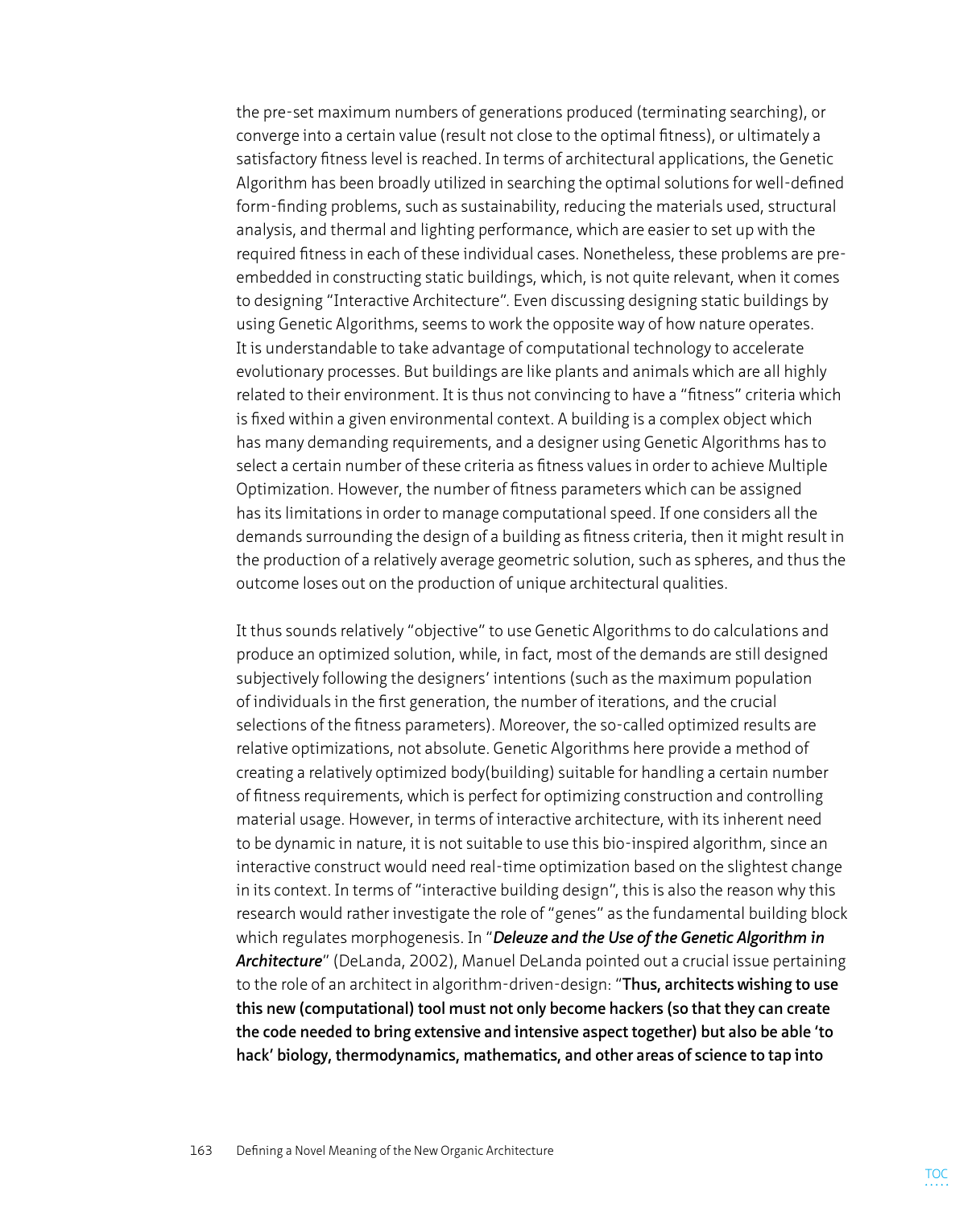**the necessary resources**" (DeLanda, 2002). As interpreted, architects should not only remain fixated to extracting principles from other scientific fields and applying them directly for generating forms. Instead, they should further understand the essential notions of applied sciences and translate them into design strategy. The other issue brought out here is that this research does not oppose the idea of optimization, but suggests that optimization should address the context of the dynamic environment. In other words, rather than running heavy calculations to obtain a singular optimized result, one should seek for dynamic/real time optimization of designs to deal with a constantly changing environment and the diverse individuals which live in it. Real-time interactive architectures, which address issues of sustainability and diverse spatial requirements, can actively sense and adapt to the environment and user's needs. Eventually, dynamic optimization/customization can be potentially achieved with the development of computational and mechanic technologies within architectural design. And this is why architects will eventually "hack" into other related fields.

# **§ 5.5 EVO-DEVO (Evolutionary Development Biology), the Inspiration of New Organic Bio-Architecture**

#### *EVO-DEVO (Evolutionary Development Biology), the hidden secret of morphogenesis and the inspiration of new organic Bio-architecture.*

Instead of directly extracting and applying principles from genetic engineering into architectural design without any further interpretations and translations, this research attempts to focus more on extracting hidden secrets behind genes to understand natural Morphogenesis. Genes, shall be studied and decoded **to develop a novel design framework for living creature-like interactive Bio-architectures**. Evolutionary Development Biology (Evo-Devo) is a genre of biology, which, looks into the diverse developmental processes in different organisms and discovers how they evolve according to gene regulation principles, unique to them. By revealing a great deal about the otherwise invisible genes and the simple rules that shape an animal form and its evolution, Evo-Devo introduces the keys to understanding form and its development via a process initiated from a single-cell egg to a complex, multi-billion-celled animal body. There was a long period of time that people could only discover that forms do change, and that natural selection is the driving force, but there was nothing to outline how forms change (Carroll, 2005). After decades of research in embryology and evolutionary biology as two separate sciences, the discovery, that similar structures in animals, such as eyes, limbs, and hearts, were governed by the same genes, made these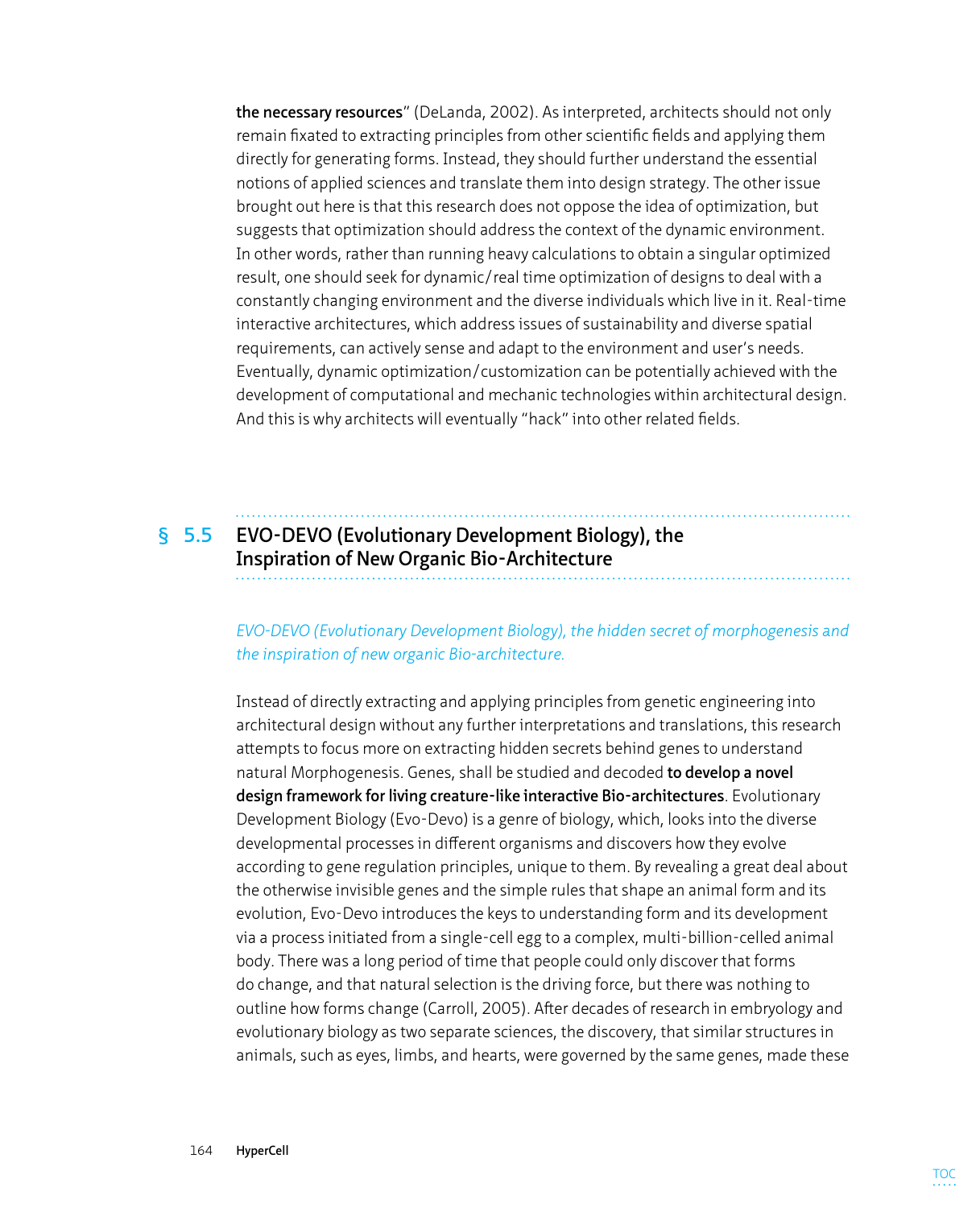two disciplines eventually came together to create a new discipline called Evolutionary Development Biology (Evo-Devo). This idea that all animals share the same master gene toolkit is comparable to parametric design thinking which has caught much attention from architects who are eager to learn from biology and nature. This research can be seen as a similar effort, which attempts to extract the most crucial and inspiring principles from Evo-Devo to create a new organic Bio-architecture paradigm.

This research gained a clear insight and numerous interesting inspirations from the publication, the "*Endless Form Most Beautiful*" by Sean B. Carroll, who is at the forefront of evolutionary development biology. The title, "*Endless Form Most Beautiful*" was a quote from Charles Darwin's biological classic, "*The Origin of Species*" (Darwin, 1859), which gave an explicit paradigm of Darwin's pioneering belief back in 1860 that the descent of all forms arise from one (or a few) common ancestor. This, has been further proven and supported by the evidence of the current research from Evolutionary Development Biology. This leads us to the crucial and fundamental idea propagated by Evo-Devo that all animals share the same gene toolkits but have differences in terms of the number of genes and their regulations, which is responsible for the diversity of animals worldwide. Based on this essential fundamental notion, this research is able to extract several useful and logical principles, which are interpreted and listed as three major and interrelated topics: "**From Simple to Complex**", "**Geometric Information Distribution**" and "**On/Off Switch & Trigger**".

#### **§ 5.5.1 Simple to Complex**

In terms of results, every complex organic body is composed of numerous amounts of simple and self-similar elements based on information obtained from the gene's regulations (which is the on/off mechanism which will be mentioned later in the section of "On/Off Switch &Trigger"). It is apparent from observation of the spine structure of the vertebrates which can be varied in numbers from a dozen in frogs, thirty-three in humans, to a few hundred in a snake (Figure 5.6, left); and diverse in similar shapes of the cervical, thoracic, lumbar, sacral, and caudal vertebrae. This modular design with repeated assemblages of similar parts, according to Sean Carroll, is the success of evolutionary diversification in biology. This principle can be applied to architectural designs to initiate a radical design revolution. People are easily trapped into believing that complex objects should be composed of complicated elements, but taking a closer look at living objects in nature, it becomes apparent that they are all composed of relatively simple and self-similar elements, a core principle behind: "**from simple to complex**". The "**complicated**" and the "**complex**" have slightly different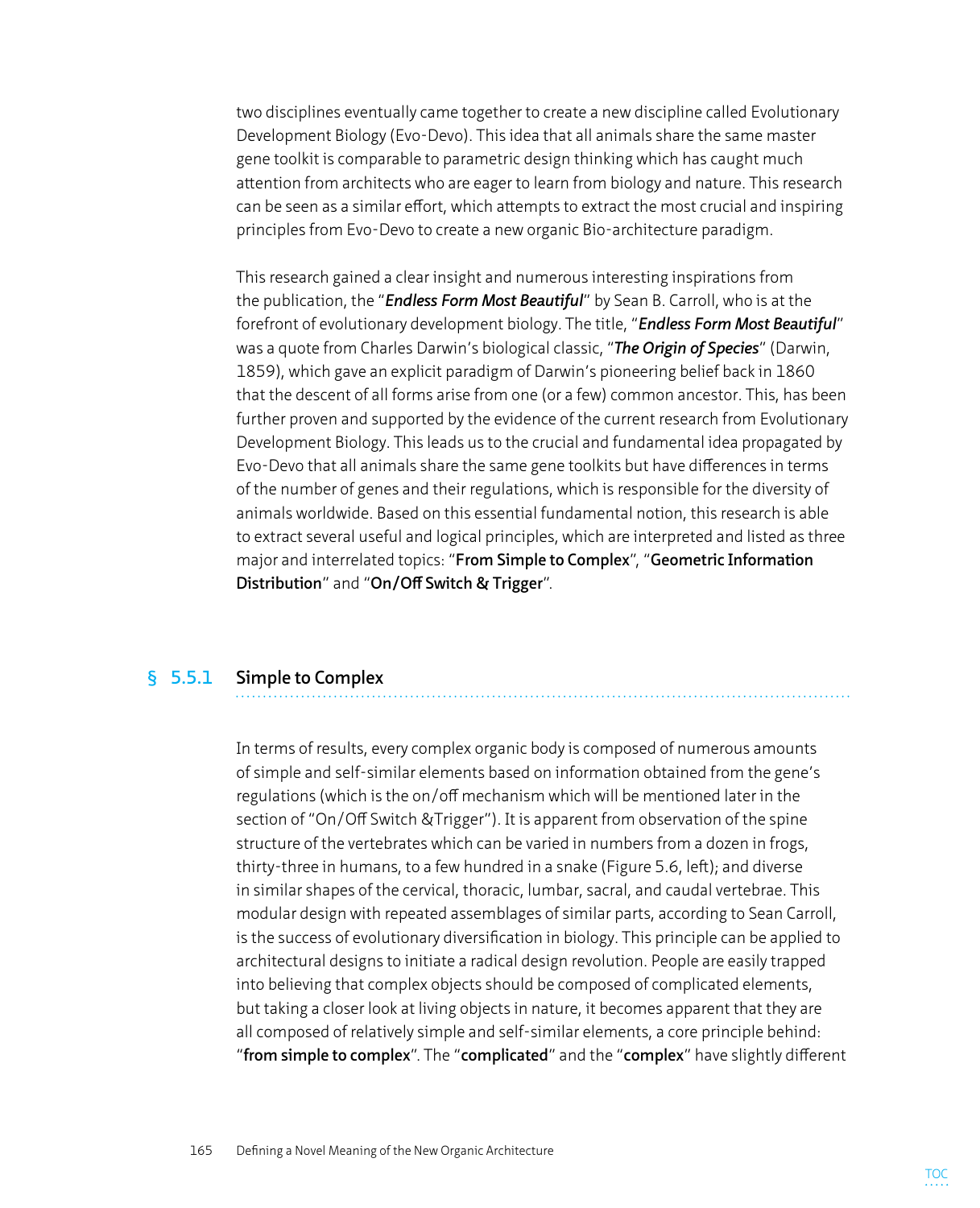interpretations here in that the **complicated** leans towards a confusing and puzzling situation where it is hard to find the solution while **complex** is more akin to a logical combination of simple elements. This "**Simple to Complex**" principle relates to Kas Oosterhuis' "**One Building One Detail**" idea in architectural design; "…**any building should have only one single parametric detail mapped on all surface, subject to a range of parameters that render the values of the parametric system unique in each local instance, thus creating a visual richness and a variety that is virtually unmatched by any traditional building technique**" (Oosterhuis, Towards a New Kind of Building, 2011). Here, one can trace a common idea, seen both in nature and Kas's notion of architecture; simplicity is not only applied to the shape of a basic element but also to the logic of the system from how the elements were generated and how the ultimate body was assembled. "**Simplicity is thus intrinsically tied to multiplicity**" (Oosterhuis, Towards a New Kind of Building, 2011). With the differences in the numbers, and diverse but similar morphological elements, there are plenty of geometric outcomes which can be generated within this "**simple to complex**" logic from an architectural design viewpoint. Furthermore, if the Evo-Devo idea of all animals sharing the same gene toolkits is taken as an inspiration, then it is easy to relate to the current parametric world in architectural design. However, it would be a better fit if we consider this from a modular/self-similar componential design perspective. Such a simple systematic approach will be further discussed in the "**On/Off Switch & Trigger**" section, which clarifies how architectural designs can learn from the morphogenesis of an animal gene's intelligent mechanisms.

### **§ 5.5.2 Geometric Information Distribution**

The process of several cleavages, gastrulation, progressing into forming three main layers of the embryo; the innermost(endoderm), middle(mesoderm), and outer layers, eventually leads to the development of establishing regions within these layers to form localized tissues and organs in the embryo's body based on the "**Fate Map**" (Figure 5.6, middle up). Like an instruction, a "**Fate Maps reveals that, at some point in development, cells 'know' where they are in an embryo and to what tissue or structures they belong**" (Carroll, 2005). Like making a geographical map, through a precise dividing process of defining poles, axes, longitudes, latitude as a coordinate system, a **Fate Map** will let the genetic switches make marks on the precise coordinates as a GPS system defining the body segments and divisions of diverse cell types, where different organs and tissues belong. Repeating the subdivision process, each organ and body part will be refined with more details, locally generated via cell interactions besides the global specifications of the **Fate Map**. The formation process of an organism is relatively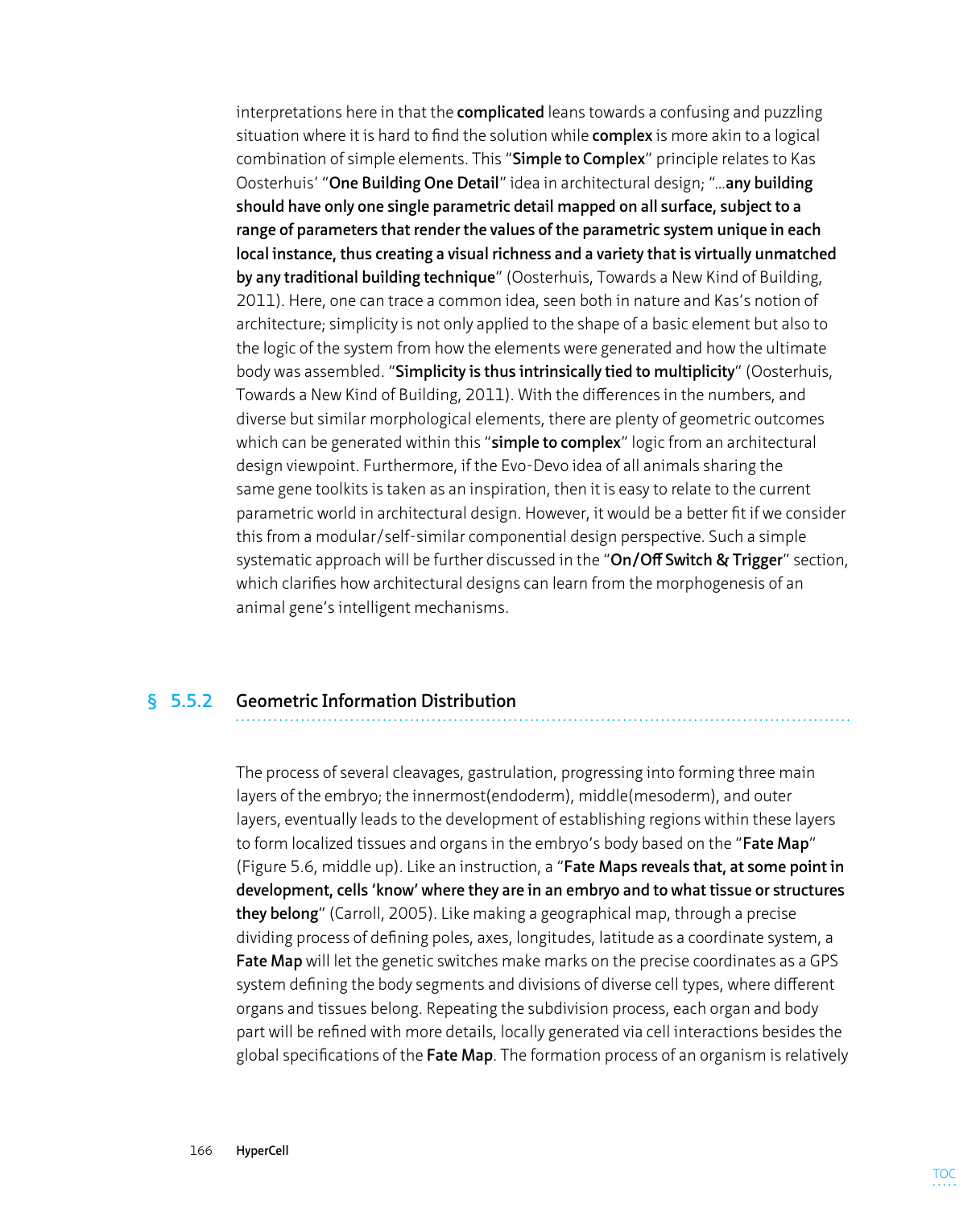simple than what most people think, in terms of logic, which fits exactly the quotation from the physicist Jean Perrin, "**to explain the complicated visible by some simple invisible**". As mentioned before, to directly extract principles from biology and reuse them in architectural design without translation is not the approach of this research. Besides, it is not the ultimate goal to re-create a new species of animal. Although the geometric formation process is quite fascinating and intriguing, this research rather focuses on how the information process behind formation is assigned and distributed. A **Fate Map** works as a global information protocol for cells as regards the kind of cellular differentiation and specialization tasks they need to undertake by demarcating different functional zones. This can be seen as several power-/guide-lines in an initial stage of design to define certain areas for specific functions either based on internal functional influences or physical external environmental impacts. After this, the local information distribution mostly happens while building up the pattern of the hair, scales, fur or feathers. A quick and simple example from the publication of "*Endless Forms Most Beautiful*" can clearly explain this bottom-up idea: in an initially uniform field of cells (Figure 5.6, mid-down 1), two cells assigned by the **Fate Map** begin to differentiate and inhibit cells in contact with them from doing so (Figure 5.6, middown 2). Cells in other regions begin to differentiate and inhibit their nearest neighbors (Figure 5.6, mid-down 3), which eventually establishes a regularly spaced pattern of cells (Figure 5.6, mid-down 4) (Carroll, 2005). Regardless of the self-assembly or selfadaptive applications in designing interactive architectures, this kind of bottom-up information distribution protocol can be perfectly implemented by referring back to the aforementioned logic of simple-complex modular componential idea while designing an intelligent interactive architecture based on a swarm logic.

#### **§ 5.5.3 On/off Switch & Trigger**

The gene switch (On/Off Switch & Trigger), plays an important role in regulating the formation of an organism. For example, the switches inside the category of the Hox gene tell an organism where and when to evolve different body parts in time. The Hox gene is a collective term including several different types of genes holding a specific morphological task to turn on the gene switches. For example, the Dll(Distalless) genes are in charge of limb formation, Pax-6 genes play crucial roles in eyes development, Tinman genes are dedicated to the formation and patterning of the heart, and the UBX genes control the differences of the arthropods' forewings and hindwings. But these Hox genes can also play roles in different development of the formation process and that is the reason why the body becomes complex. Take Dll genes and butterflies for example, the major task of Dll genes are generating the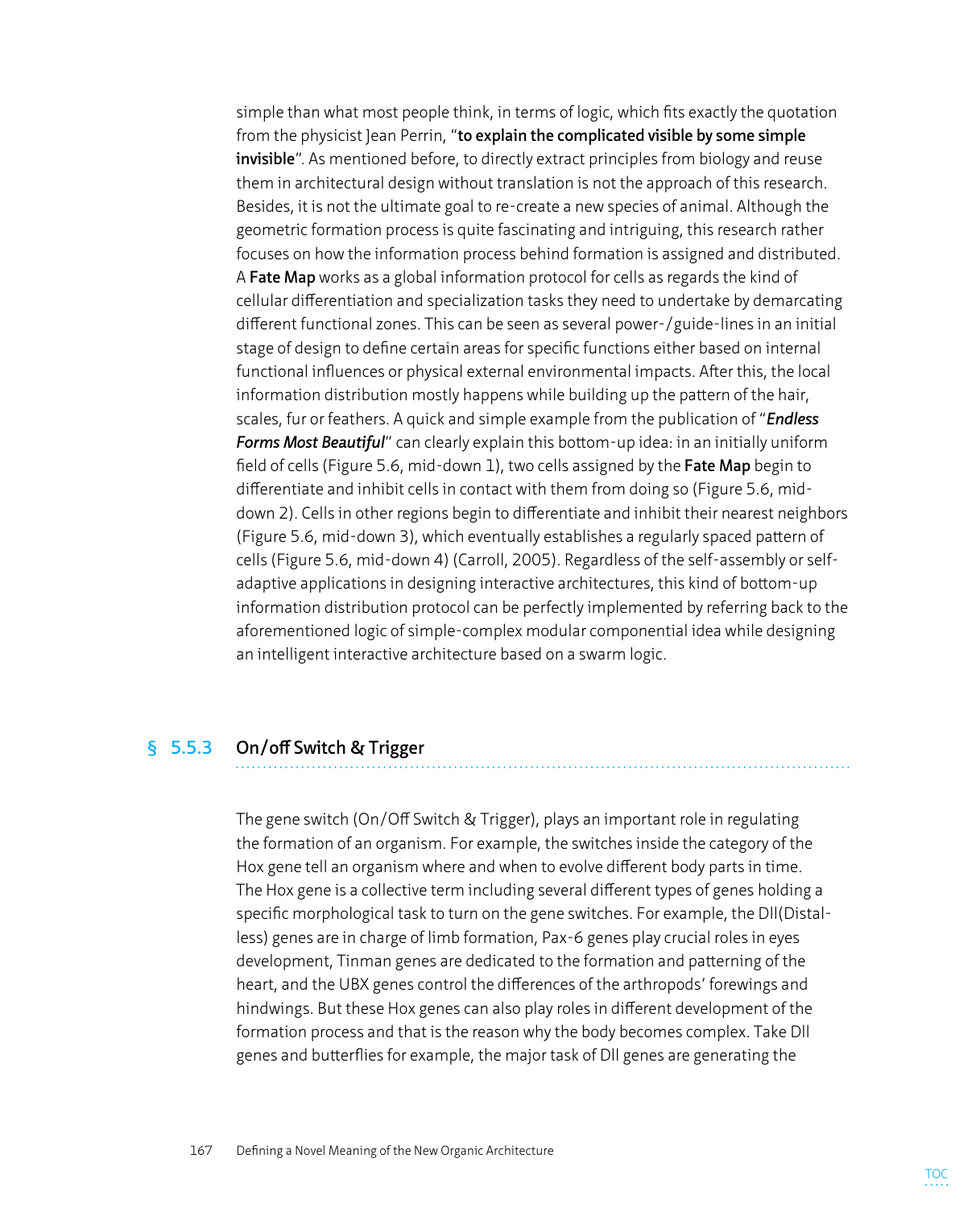limb formation, but a moment later, while it goes to the development of the fur on the wings, the Dll genes will shift their tasks to regulate the pattern of the wings. In other words, these genes switches hold a major and other additional tasks and precisely switch them on and off to generate different cells and proteins through time to sculpt the ultimate body. Taking a closer look at the switch control, "*Endless Form Most Beautiful*" once again gives a great example of how this gene switch works. The switch is basically controlled by "lactose". When lactose is absent, the gene switch is off, because the lac repressor binds to the switch and represses gene transcription. In contrast, when lactose is present, the gene switch flips on and the repressor falls off the switch to trigger the transcription and translation for the enzyme production. This is the exact process of how DNA transcripts to mRNA and translates it for producing demanded proteins (Carroll, 2005)(Figure 5.6, right). These gene switch turn on and off to trigger the enzyme production process in a highly efficient manner. Surprisingly, only around 3 percent of the DNA regulates an organism's formation process through time to produce the intricate complexity of mature animal bodies. This switch, on and off trigger is on one hand akin to the 0 and 1 calculation logic of computational technology. There is another instance of the on/off switch to exhibit how simple but powerful this intelligent mechanism can be through the expression of the Hox6 gene. The on/off regulations of the Hox6 genes defines the neck length of different animals. For example, the position of Hox6 in a goose is longer than a chicken and a mouse, and there is no space between Hox5 to Hox6 gene in a snake which makes a snake have no neck in its morphogenesis. It is because of the layering of nested combinations of the gene switches that make all animal bodies refined and sophisticated in terms of ultimate shape. "**It is by 'computing' the inputs of multiple proteins that switches transformation complex sets of inputs into the simpler outputs as three dimensional on/off patterns of gene expression…**" (Carroll, 2005), which can be seen as a simpleto-complex expression in terms of an organic generating system. One more crucial morphological idea of this on/off logic is that it takes dynamic movement of the body after they were built into account. In other words, the gene switches are not only taking care of the formations but also considering the functions, which the forms will afford afterwards. Ubx gene is the gene which regulates the difference between the hindwing and forewing of a fruit fly. The Ubx gene turns off during the formation of the forewing making it larger, flat, venated and powerful which is beneficial for flight, while the Ubx gene turns on making the hindwing to balance by sensing and correcting yaw, pitch and roll during flight (Carroll, 2005). This particular principle of taking animating movements of the forms into account makes it even more intriguing and fascinating, when we try applying it to interactive Bio-architectural.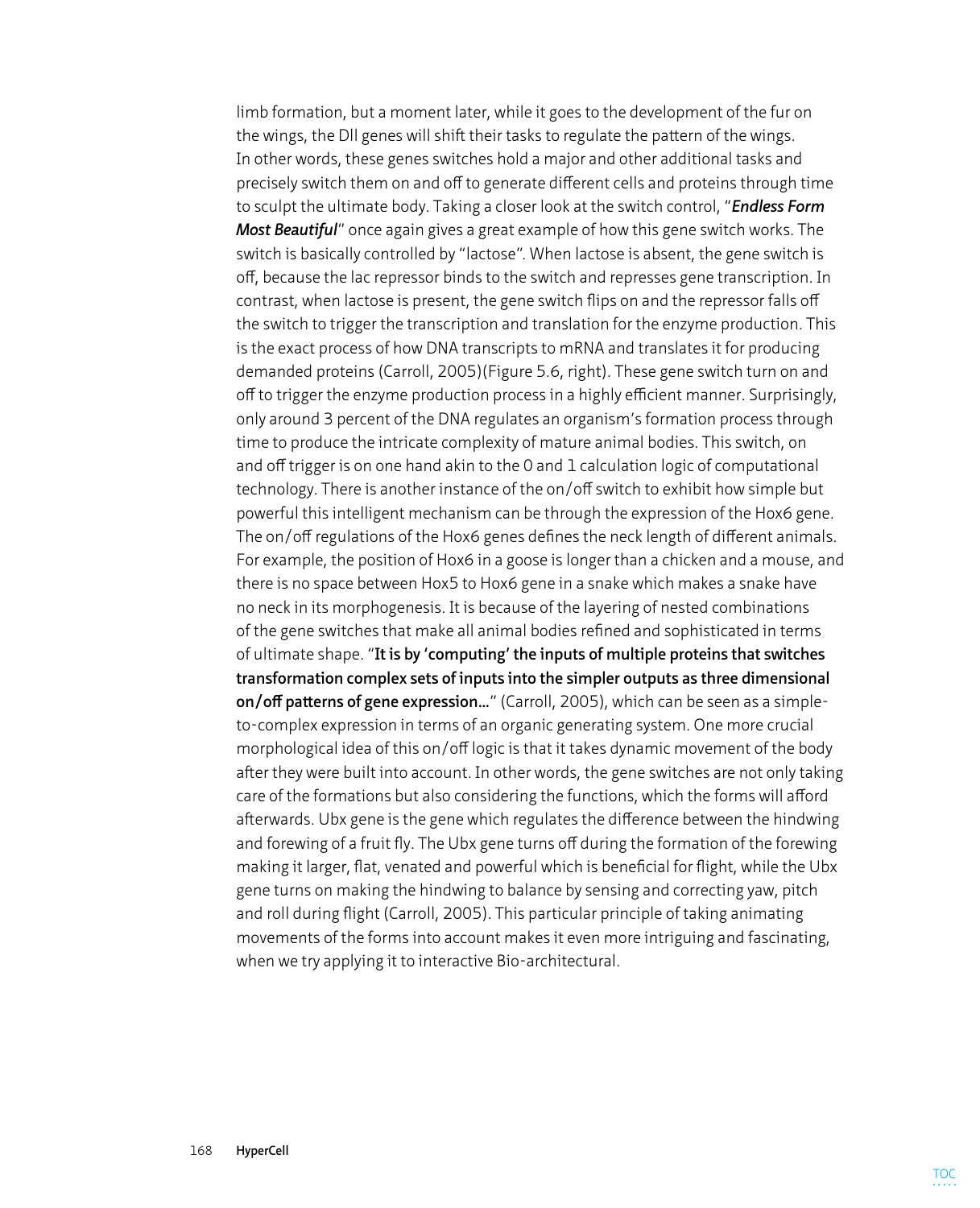

Figure 5.6 Diagrams illustrating the fundamental principles extracted from Evo-Devo by this research. "Simple to Complex" referring to the modular elements idea of constructing animal bodies; "Geometric Information Distribution" indicating the internal communication globally as a Fate Map system, or locally as neighboring distribution protocols; "On/Off Switch & Trigger" implying the essential logic of building complex animal bodies by following relatively simple rules as an On/Off (0 and 1) logic to produce proteins as demanded.

### **§ 5.6 Conclusion**

This chapter starts with a discussion of how the gap between the domain of biology and engineering is diminishing and how this helps in addressing the question: "**what is the definition of the organic Bio-architecture**". The chapter further looks into diverse developments in the realm of bio-inspired architecture design, especially the ones utilizing contemporary computational technology, but hold different unique design perspectives. Some of them focus on generating forms with algorithms inspired from nature, some work on material properties with digital fabrication techniques, some want to push swarm robots further as architectural components, and some literally utilize genetic algorithms as an optimized form-finding process. This research takes its' bio-inspiration mostly from a novel biological field, the Evolutionary Development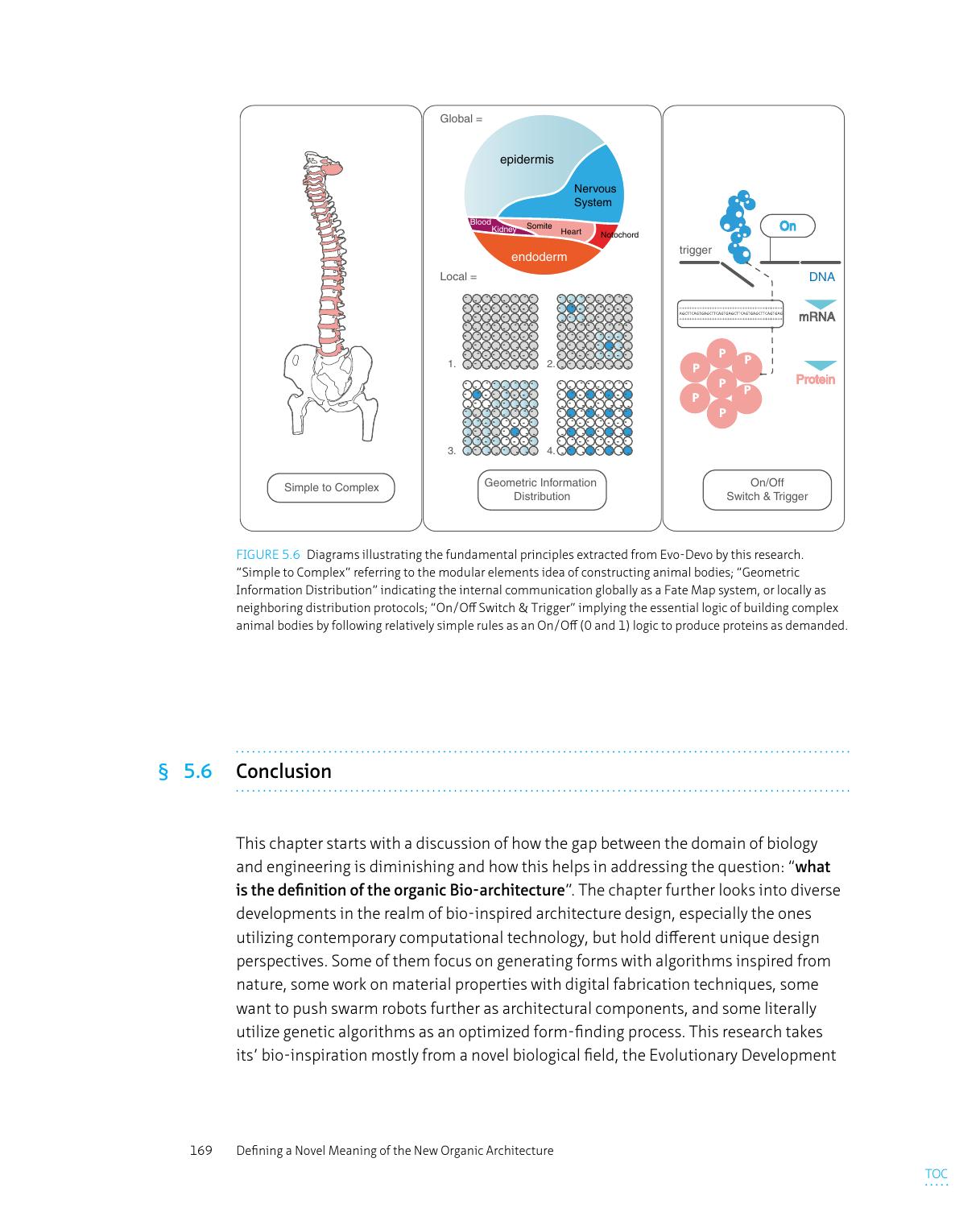Biology (Evo-Devo) to see what are the crucial and fundamental principles behind natural morphogenesis of animal bodies. Instead of literally/directly employing the technology from Evo-Devo, it seeks to take the inspiring principles of Evo-Devo and re-creates the useful parts and rules applied to architectural design with the assistance of computational technology. This concept will lead to a summary of all the aforementioned ideas of each chapter by generating the design framework for the bio-inspired interactive architecture entitled "HyperCell" which will be thoroughly illustrated in the next chapter. This research believes that the ultimate goal of Interactive architecture is to become an authentic organic architecture which can pro-actively adapt and react to the environment as well as the users demands. To achieve this goal, it is inevitable to understand the morphological principles of living creature. By learning from Evo-Devo, based on the fundamental idea of all animals sharing the same gene toolkits, this research has extracted three major directions/ principles awaiting to be deployed into new organic and interactive Bio-architectural design: "**Simple to Complex**", "**Geometric Information Distribution**", and "**On/Off Switch and Trigger**". Akin to the parametric idea in today's digital architectural design, it is relatively easier to understand the idea of taking the gene regulations as the combinations of parameters for generating architectural design. Furthermore, "**Simple to Complex**", "**Geometric Information Distribution**", and "**On/Off Switch and Trigger**" can be simplified and interpreted as essential characteristics of modular componential systems, bottom-up information protocols, and 0/1 switches for triggering formation assembly logic. In other words, the design framework developed by this research should lead to an intelligent componential idea compatible with the swarm behavior logic in terms of self-assembly and bottom-up local communication protocols, and its ultimate geometric form should be generated with simple on/off logic considering the movements which need to be animated.

#### **References**

Andrasek, A. (2012). Open Synthesis// Toward a Resilient Fabric of Architecture. *Log, 25*, 45-54. Benyus, J. M. (1997). *Biomimicry: Innovation Inspired by Nature.* New York: HarperCollins Publishers Inc. Brayer, Marie-Ange. (2013). Natur and artifice: Affects and artifacts in naturalized architecture. In M.-A. &. Brayer, *Naturalizing Architecture* (pp. 14-37). Orléans: Edition HYX.

- Carroll, S. B. (2005). *Endless Forms Most Beautiful: the New Science of Evo Devo.* New York: W. W. Norton & Company, Inc.
- Cruz, M. (2008). Synthetic Neoplasms. *Architectural Design: Neoplasmatic Design, 78*(6), 36-43.
- Darwin, C. (1859). *On the Origin of Species by Means of Natural Selection.* London: J. Murray.
- DeLanda, M. (2002). Deleuze and the Use of the Genetic Algorithm in Architecture. In N. Leach (Ed.), *Designing for a Digital World.* New York: Wiley-Academic.
- Future System. (1996). *For Inspiration Only.* New York: John Wiley & Sons.
- Future System. (1999). *More for Inspiration Only.* New York: John Wiley & Sons.
- Gramazio, F., Kohler, M., & D'Andea, R. (2014). Flight Assembled Architecture. In M.-A. &. Brayer, *Naturalizing Architecture* (pp. 136-137). Orléans: Edition HYX.